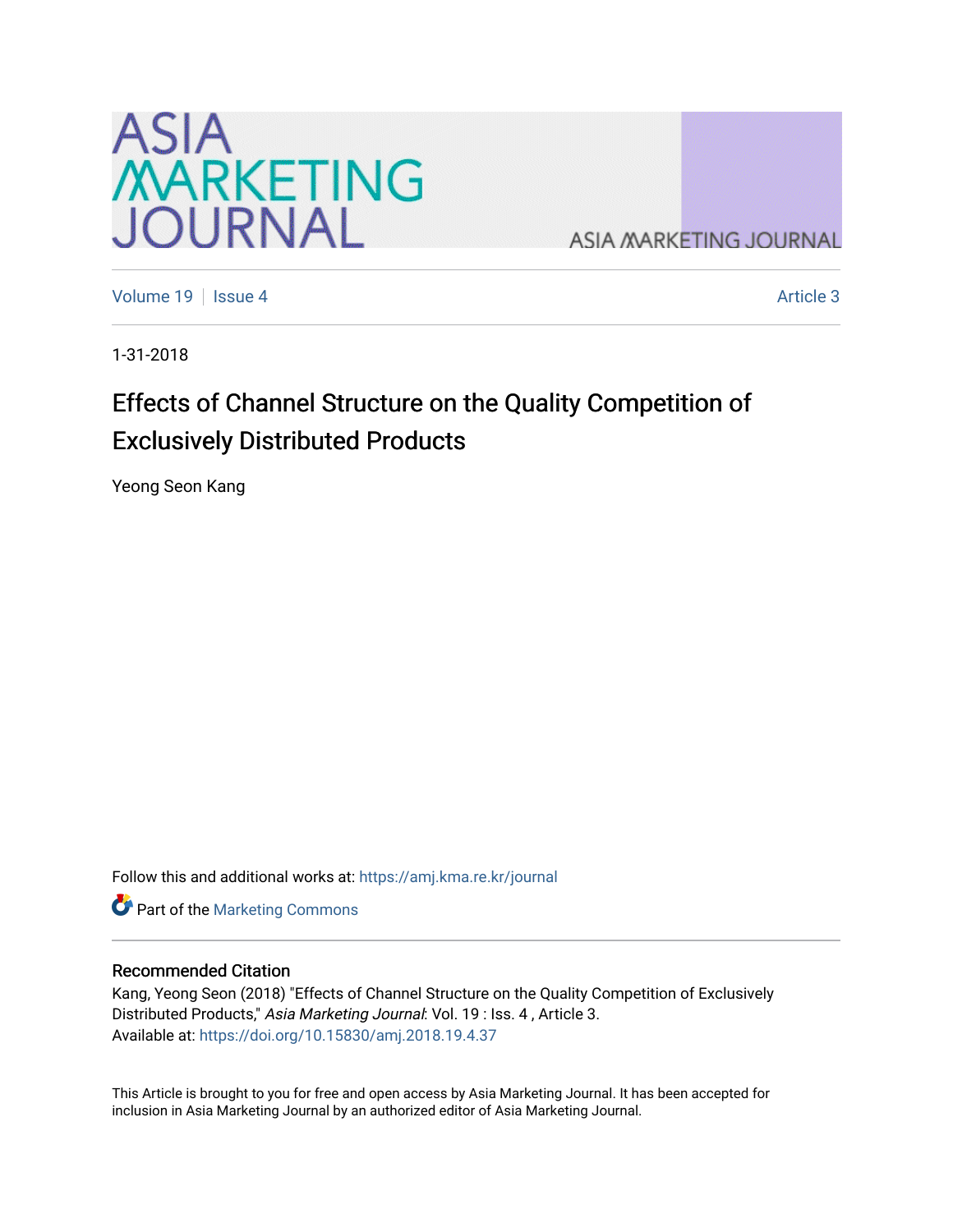# Effects of Channel Structure on the Quality Competition of Exclusively Distributed Products\*

#### Yeong Seon Kang\*\*

This study investigates the effects of the distribution channel structure on quality decisions under duopoly competition. I considers a set-up in which two retailers compete on product quality and retail price. In the set-up, the integrated retailer has the power to determine the quality of its exclusive product, while the decentralized retailer does not. For the decentralized retailer, the supplier determines product quality. I find that asymmetric pairs of a decentralized channel by one retailer and an integrated channel by the other retailer can be a Nash equilibrium in a simultaneouschannel-choice model. The two retailers select different levels of quality, and this quality competition benefits retailers by softening price competition. In a sequential-channel-choice model, I find that the leader can obtain a first-mover advantage. From the perspective of the supplier, which can decide the distribution channel structure and level of quality, both suppliers choose the decentralized channel in equilibrium.

Key words: Product Quality, Distribution Channel, Horizontal Differentiation, Game Theory

# Ⅰ. Introduction

Today, many retailers exclusively sell specific brands (either store/private brands or other exclusive brands) in their own stores to various degrees of success. Owing to the long-term global recession, these exclusive brands have been continuously released in the market. When we consider private brand products, the industry and market have focused on price competition based on relatively low quality and low price. Recently, however, retailers have introduced exclusively distributed products with improved quality in order to increase store traffic and enhance the retailer's brand image (Gielens et

<sup>\*</sup> This work was supported by the Ministry of Education of the Republic of Korea and the National Research Foundation of Korea (NRF-2016S1A5A8017679).

<sup>\*\*</sup> Assistant Professor Department of Business Administration University of Seoul (yskang2014@uos.ac.kr)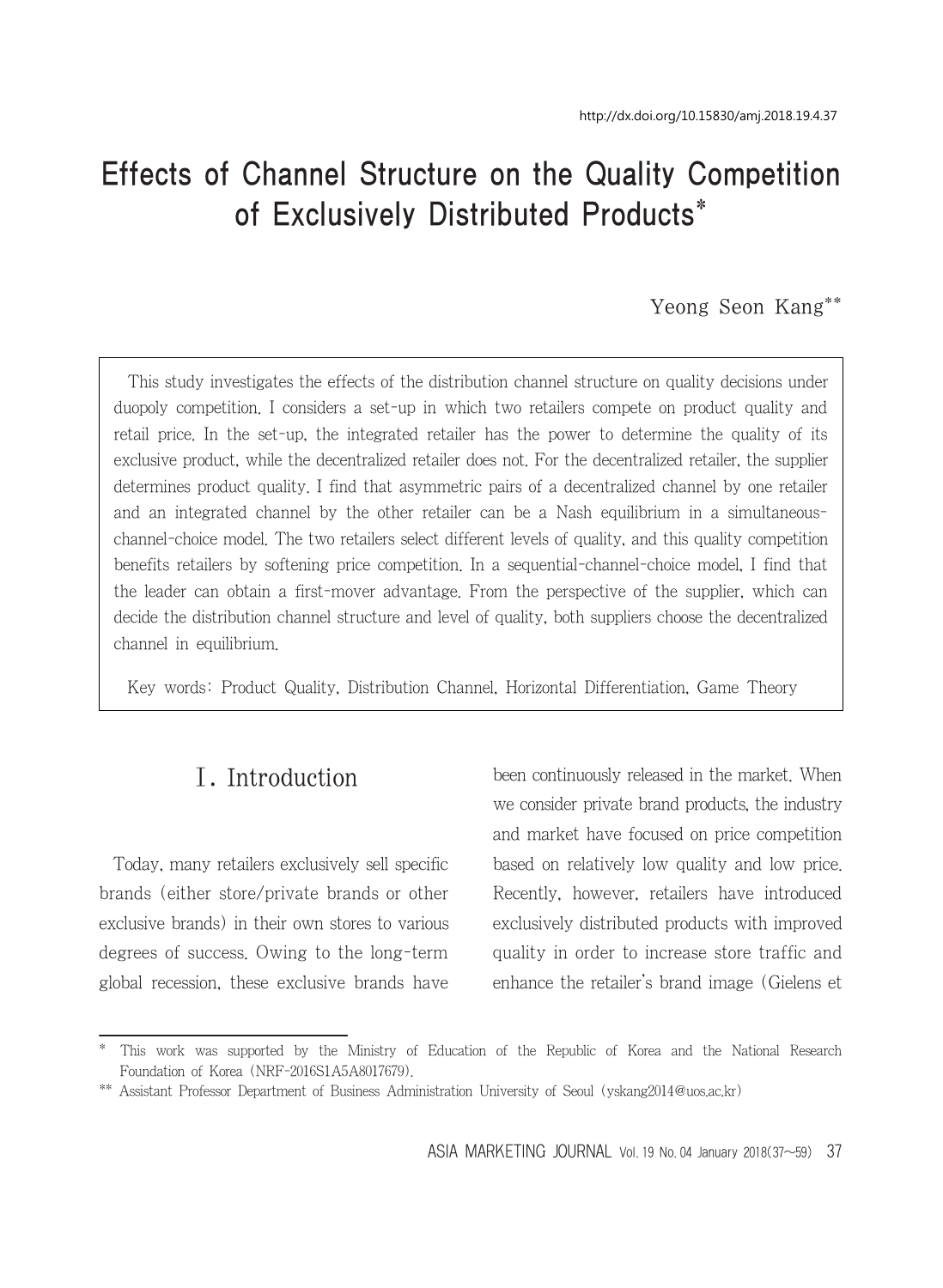al. 2014).

These exclusive products for a specific retailer can help it attract more customer traffic to the store and strengthen customer loyalty (Corstjens and Lal 2000). For example, BestBuy, the largest electronics retailer in the world, is considering expanding its exclusive product line to reinvent its brand and improve profitability (Burritt 2012). Steenkamp and Dekimpe (1997) show that a consumer loyal to an exclusive store brand is more likely to be loyal to that store. Binninger (2008) also shows that a consumer's loyalty to an exclusive product in a particular store is positively related to his or her loyalty to the store. Hence, exclusive products may contribute to the store's ability to differentiate itself (Bonfrer et al. 2004; Collins-Dodd and Lindley 2003). On the contrary, when retailers' strategies focus on low price/low quality to target price-sensitive consumers, this can have a negative impact on a consumer's store loyalty (Gielens et al. 2014; Peres and Van den Bulte 2014). Product quality is one of the most significant attributes of the purchase/repurchase decision for building consumer loyalty (Raju, Srinivasan, and Lal 1990; Aaker 1993). The quality of an exclusive product might thus be the key factor to achieving loyalty, and a higher level of quality might enhance a customer's store loyalty. Some empirical research (Ailawadi et al. 2008; Gonzales-Benito and Martos-Partal 2012) finds a relationship between a consumer's store loyalty and product evaluation. When consumers have strong loyalty to retailers, they provide a relatively positive evaluation of store brand products.

This study uses analytical modeling to investigate the consumer's store loyalty and product quality of exclusively distributed products as key variables from the perspective of retailers. My research starts from the question of who controls the quality of the exclusive products that retailers carry in their stores. For example, in one case, the retailer may control product quality, while in another, an upstream supplier may be an independent strategic player controlling product quality and setting wholesale prices for the retailer. The level of quality may thus depend on who makes the decision. I investigate how the distribution channel structure affects the level of quality decision and how the level of quality affects the consumer's decision given his or her loyalty to a retailer. From this perspective, this study examines the effects of the distribution channel structure on quality decisions, considering competition at both the retailer and the supplier levels.

While the analytical modeling literature refers to quality differentiation as vertical differentiation, I incorporate quality differentiation with a quality weight on the consumer's loyalty to a retailer in a consumer's utility function for a product bought from that retailer. For example, Trader Joe's, a grocery store chain in the United States, is gaining popularity among consumers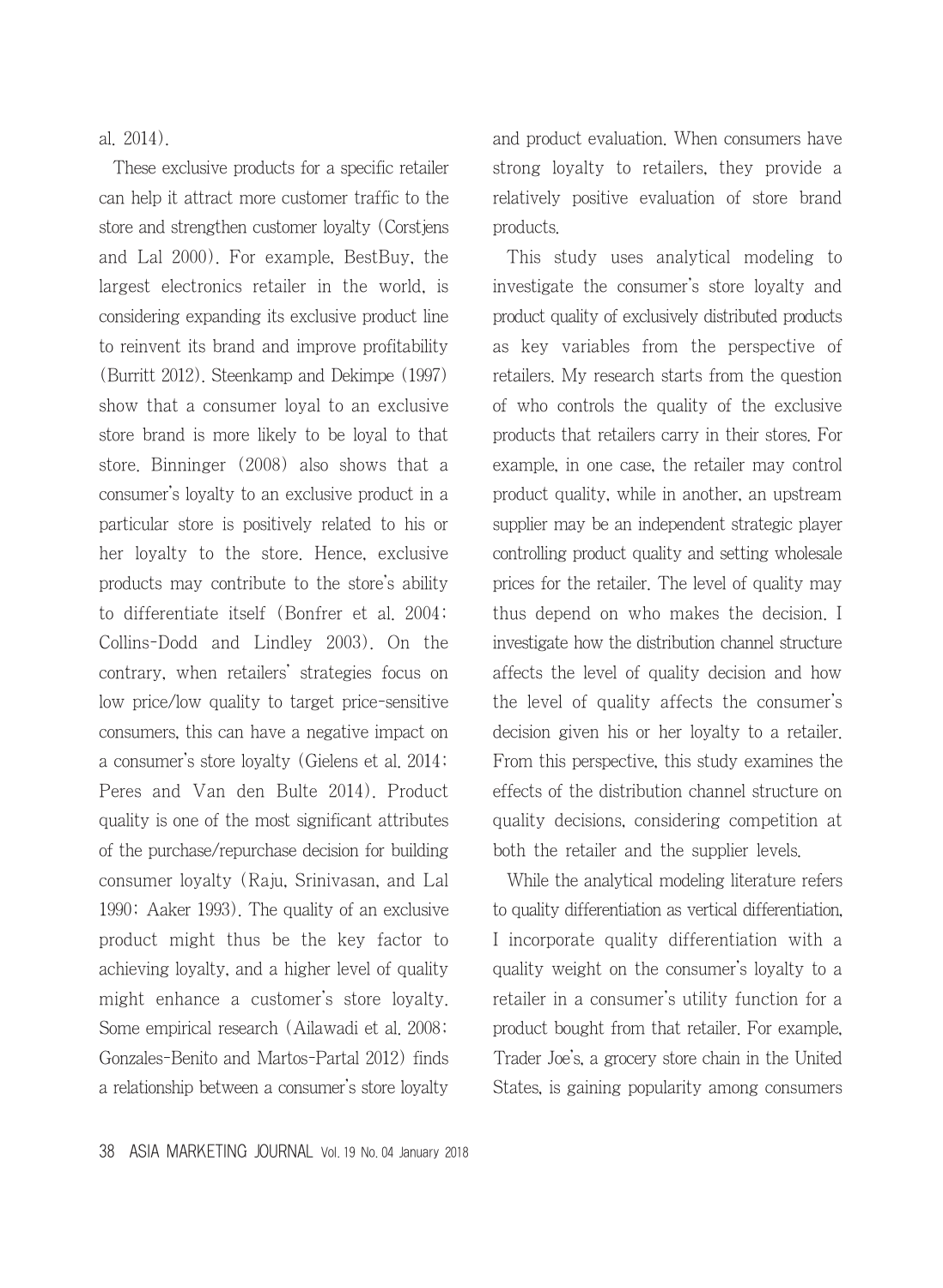looking for healthy and/or organic foods at affordable prices. Charles Shaw wine, exclusively distributed by Trader Joe's, is rated as excellent quality at an affordable price (\$1.99–\$2.99/ bottle). Consumers' perceived quality towards Charles Shaw wine could be influenced by their loyalty to the distributor, Trader Joe's. If a consumer has strong loyalty to Trader Joe's, he or she may perceive one of its products as being of higher quality compared with the actual quality (Cholette 2004). Perceived quality can be assumed by consumers' subjective evaluations based on their store loyalty.

This study is related to the literature on distribution channel selection. The issues associated with optimal channel selection have been explored extensively. In a monopoly case, vertical integration is optimal, because the decentralized channel has the double marginalization problem. In a duopoly case, several researchers have studied optimal channel selection between vertical integration and decentralization (McGuire and Staelin 1983; Moorthy 1988; Coughlan 1985; Coughlan and Wernerfelt 1989; Trivedi 1998; Liu and Tyagi 2009; Zhao, Atkins, and Liu 2009).

McGuire and Staelin (1983) compare three types of channel structures: vertically integrated, decentralized, and mixed (in which one manufacturer distributes products through a private retailer and the other manufacturer distributes products through its own stores). They introduce competition as one of the reasons why decentralization may be optimal under relatively high competition at the product level. They find that the optimal channel depends on product substitutability and explain that decentralization has a "buffer effect" on competition. Moorthy (1988) shows that the necessary condition for decentralization to be a Nash equilibrium strategy is a function of the effect of strategic interaction on a manufacturer's channel structure decision. He finds that decentralization is a Nash equilibrium strategy if the manufacturer's products are demand substitutes and strategic complements at the manufacturer or retailer level or if the manufacturer's products are demand complements and strategic substitutes at the manufacturer or retailer level. Coughlan and Wernerfelt (1989) show that decentralization gives a manufacturer the ability to become a Stackelberg leader in the channel, which drives decentralization to be optimal. Trivedi (1998) compares three channel mechanisms: the vertically integrated channel, the decentralized channel, and the fully symmetric channel. She shows that the fully symmetric channel is always superior to the decentralized channel, considering the competition between stores and products.

Liu and Tyagi (2009) also show how downstream firms can benefit from upward channel decentralization when their product positioning is endogenous. When product positioning is endogenous, upward channel decentralization induces more differentiation between firms. As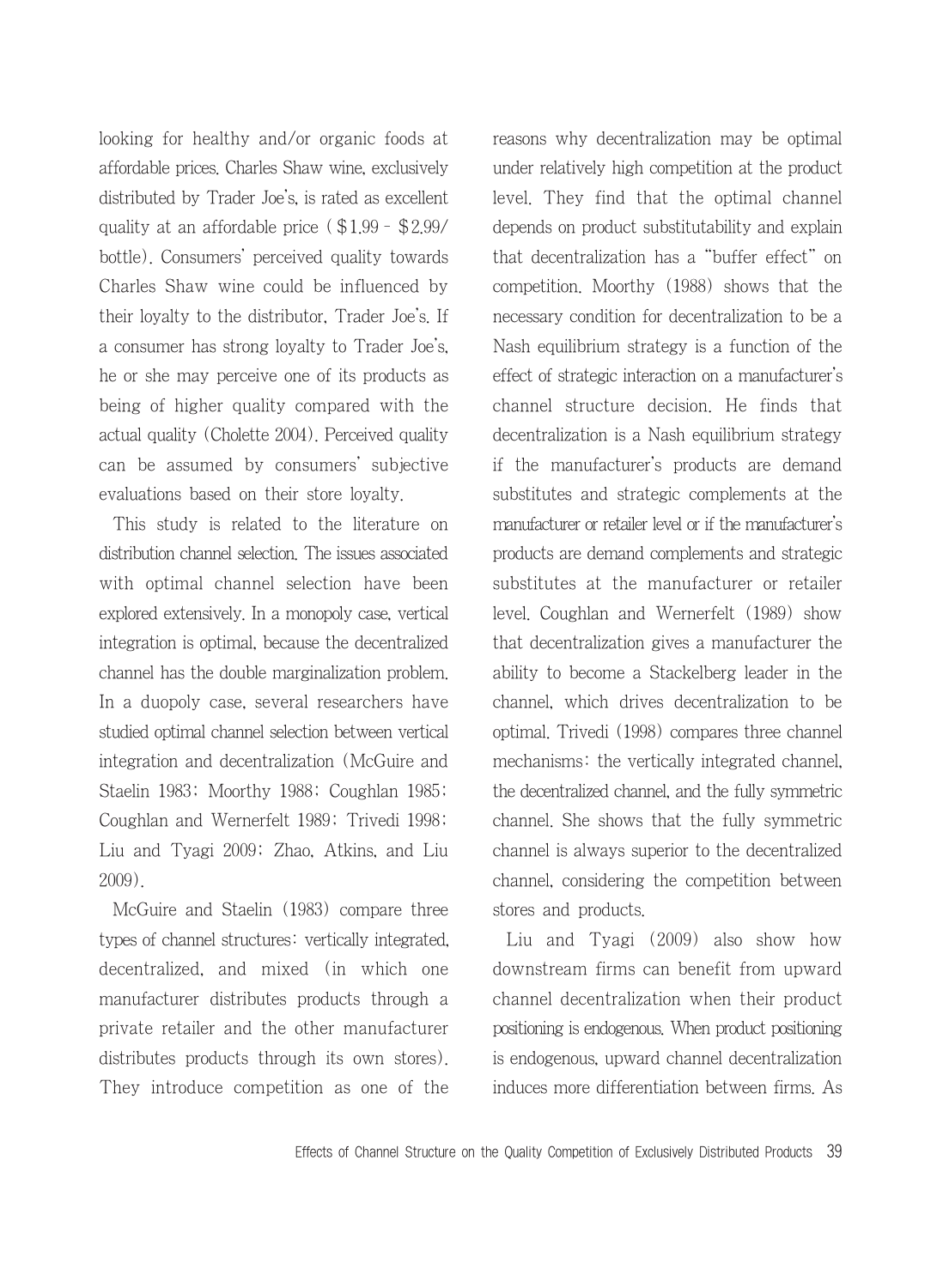a result, price competition at the downstream level is softened and downstream firms can achieve higher profits. While Liu and Tyagi (2009) show how decentralization can reach equilibrium under horizontal differentiation and endogenous product positioning, Zhao et al. (2009) examine the impact of channel structure under vertical differentiation and endogenous quality positioning. They assume that two firms are vertically differentiated (i.e., a highquality firm vs. a low-quality firm). Changes in channel structure have asymmetric effects on the firm's original quality positioning. While the product quality of the high-quality firm decreases when it decentralizes, the product quality of the low-quality firm increases when it decentralizes. They find that because the benefit of differentiating one's product from that of the competitor is greater than the benefit of adopting a decentralized channel, decentralization cannot be sustained in qualitydifferentiated and endogenous quality positioning.

I consider a set-up in which two retailers compete on quality and retail price. A retailer can adopt either an integrated channel structure in which it functions as the manufacturer or a decentralized channel structure in which an upstream supplier produces the product for the retailer. The integrated retailer has the power to determine its product quality, while the decentralized retailer does not. For the decentralized retailer, the supplier determines product quality and wholesale price. In this study, I attempt to answer the following questions: (1) Does a distribution channel structure play a role in this product quality decision? (2) Should the product quality of the two retailers with asymmetric distribution channel structures differ? (3) When and how does a retailer benefit from decentralization in a set-up in which I consider the interaction effect between a consumer's loyalty and the level of product quality? (4) When I consider that retailers choose their distribution channel structure sequentially instead of simultaneously, does a first-mover advantage exist? (5) When I consider a set-up in which suppliers make the quality decision instead of retailers, how does it affect the equilibrium outcome of the distribution channel structure?

I find that asymmetric pairs of a decentralized channel by one retailer and an integrated channel by the other retailer can be Nash equilibria in the simultaneous-channel-choice model. When the market is covered and competition between retailers exists, the two retailers choose asymmetric pairs of distribution channel structures and given this asymmetric channel, they choose different levels of quality. Therefore, this quality competition benefits retailers by softening price competition. However, this result cannot be sustained if a retailer plays the role of a local monopolist. When the market is not covered, both retailers in equilibrium choose the integrated channel because of the double marginalization problem (McGuire and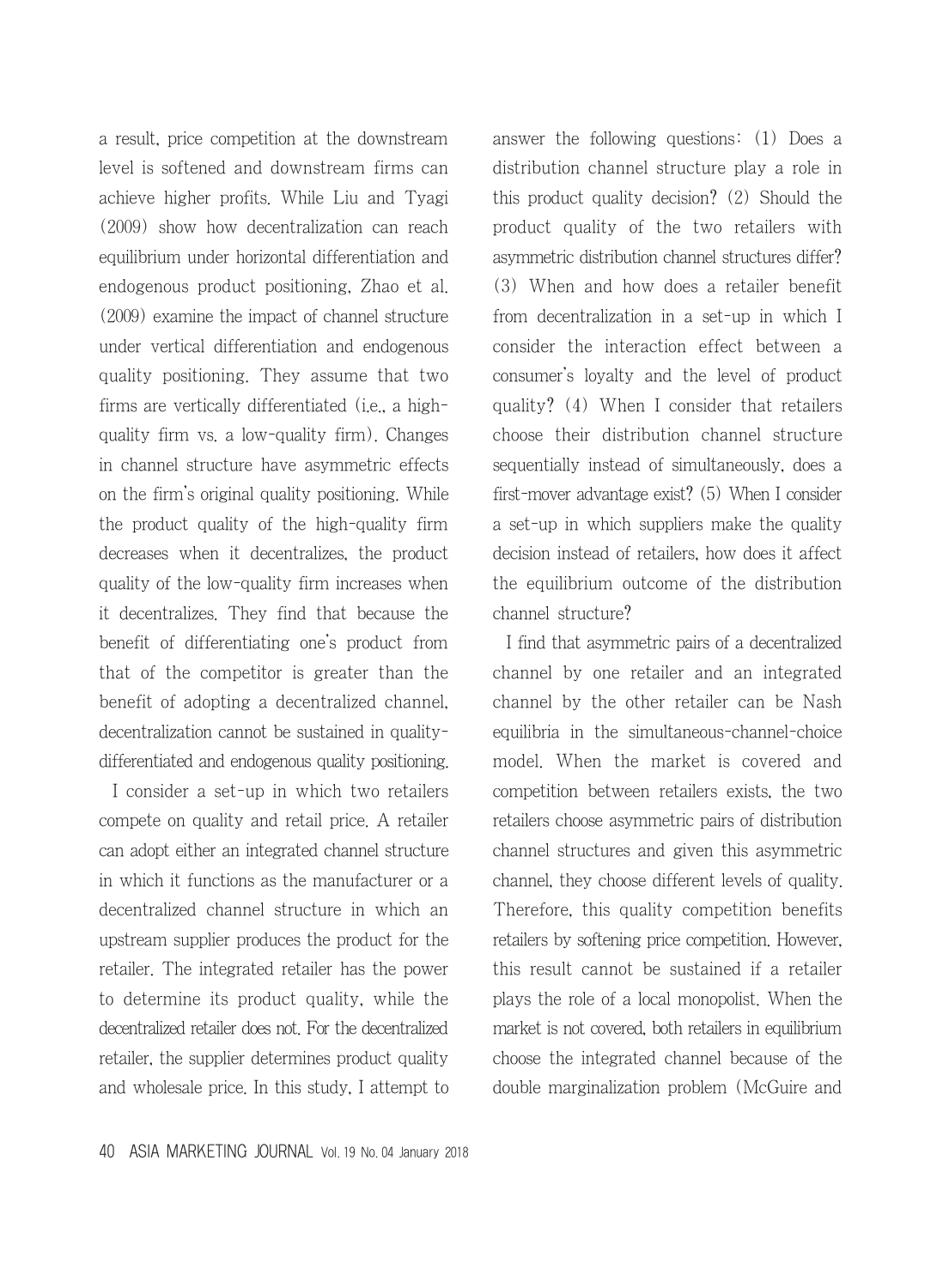Staelin 1983; Moorthy 1988). Specifically, in a sequential-channel-choice model, I find that when the market is covered, the leader-retailer chooses the integrated channel and the followerretailer chooses the decentralized channel, meaning that the leader can obtain a firstmover advantage. Changing to the supplier's perspective to decide the distribution channel structure and level of quality, the results are different from the perspective of retailers. While asymmetric pairs of distribution channel structures can reach the equilibrium outcomes from the retailer's perspective, symmetric pairs of distribution channel structures are the equilibrium outcomes from the perspective of suppliers. When the market is covered and competition between the channels exists, both suppliers choose the decentralized channel in equilibrium. When the market is not covered and each channel plays the role of a local monopolist, both suppliers choose the integrated channel in equilibrium.

#### Ⅱ. The Model

Consider a market with two retailers  $(i =$ A, B) selling a product with quality  $q_i$  $(q_i > 0; i = A, B)$ , respectively. These retailers choose the channel distribution structures and then the strategic variables depending on the channel distribution structures selected in the previous stage. I consider both the simultaneous and the sequential moves of the retailers. In the simultaneous-channel-choice model, the two retailers choose the distribution channel structure simultaneously. In the sequentialchannel-choice model, one retailer chooses its distribution channel structure before the other retailer. The model assumptions are described below.

#### 2.1 Retailers

I assume that the two retailers, A and B, are located at 0 and 1 along the unit line in the interval [0, 1], respectively. The marginal production cost of quality is assumed to be  $c(q_i) = q_i^2$ . I assume that products of a higher level of quality are costlier to produce. Either upstream suppliers produce products for the retailer, which are integrated (integrated, denoted by I), or the retailer operates independently (decentralized, denoted by D). The distribution channel structure II denotes when the two retailers are integrated, DD when the two retailers are decentralized, and ID for competition between the integrated and decentralized channels. When integrated, retailer  $i$   $(i = A, B)$  sets its own level of quality. When decentralized, supplier  $i$  sets the level of quality and wholesale price, and retailer  $i$  purchases from supplier  $i$  at wholesale price  $w_i$ .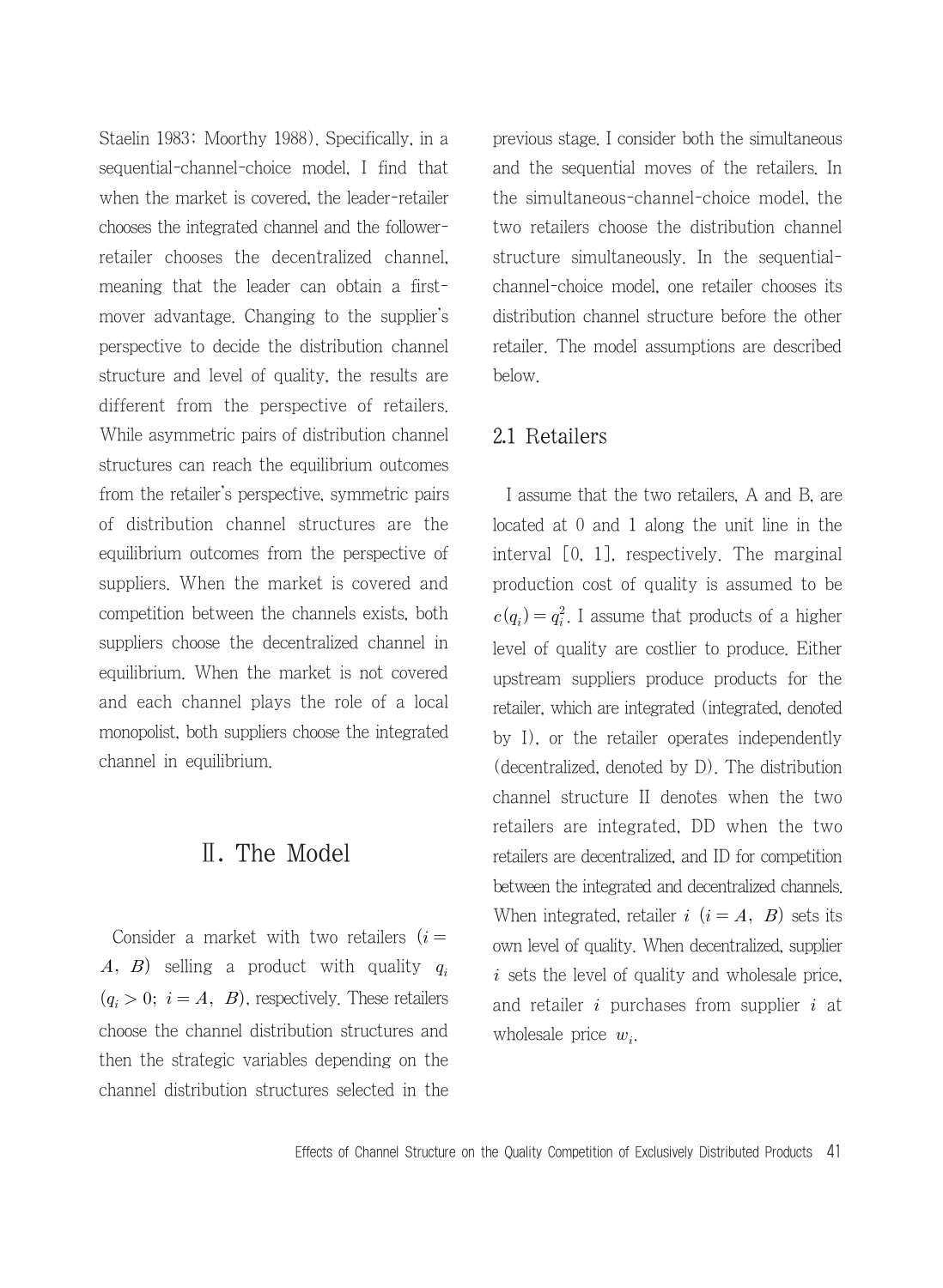#### 2.2 Consumers

I assume that consumers are distributed uniformly along the unit line in the interval [0, 1] and the total number of consumers is normalized to 1. Consumers have relative loyalty to each retailer  $(y)$ . The level of quality,  $q_i$   $(q_i > 0; i = A, B)$ , plays the role of a weight on the loyalty to each retailer.

Net utility for a consumer located at  $y$  from purchasing Retailer A's product is  $U_{A} = \nu +$  $q_A(1-y)-p_A$ . For Retailer B's product, net utility is  $U_{B} = \nu + q_B y - p_B$ . I assume that  $\nu$  is a reservation value and  $p_i$   $(i = A, B)$  is the retail price of each retailer's product.  $q_i y$ represents the consumer's utility based on relative loyalty and each retailer's level of quality.

Consumers have perfect information about the levels of quality and prices. If they decide to buy, they buy one unit of the product that provides the highest utility. If the utility obtainable from the two retailers is less than zero, then they will buy the outside good and the consumer's utility from the outside good is assumed to be zero.

Intuitively, if I assume that a consumer is located at  $y = 0$ , then the net utility that the consumer receives from buying a product from Retailer A is  $\nu + q_A - p_A$ , while the net utility that the consumer receives from buying a product from Retailer B is  $\nu - p_B$ . Similarly, for a consumer located at  $y = 0.2$ , the net utility that the consumer receives from buying a product from Retailer A is  $\nu + 0.8q_A - p_A$ , while the net utility that the consumer receives from buying a product from Retailer B is  $\nu + 0.2q_B - p_B$ . A consumer located at  $y = 0.2$ has relatively strong loyalty to Retailer A and his or her utility is positively related to his or her loyalty as well as weighted by each retailer's level of quality. As the retailer's level of quality rises, the consumer's utility increases; however, this increase depends on his or her relative loyalty to Retailers A and B.

#### 2.3 Sequence of the Game

In the simultaneous-channel-choice model presented in Section 3, the sequence of the game is as follows. First, the retailers set the distribution channel structure. They decide whether to integrate or decentralize their upstream supplier. Second, either the retailer with the integrated channel or the supplier with the decentralized channel chooses the product quality level. Third, the suppliers (in the case of decentralized channels) set wholesale prices  $w_i$ . Fourth, the retailers simultaneously set retail prices  $p_i$ . Fifth, consumers decide which products to purchase.

By contrast, in Section 5, I consider the sequential-channel-choice model, in which the leader-retailer chooses the distribution channel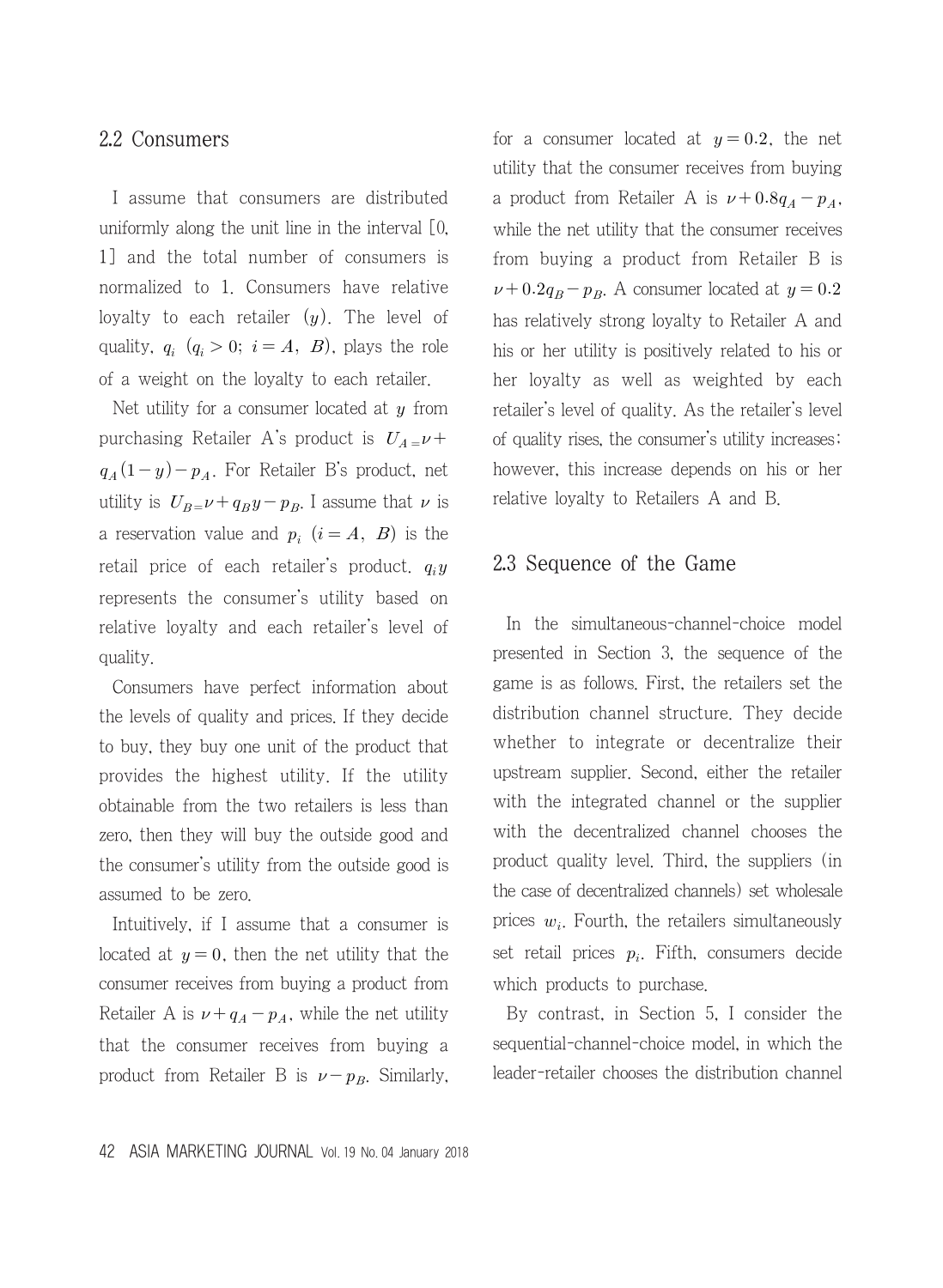structure before the other retailer. The follower chooses the distribution channel structure after it observes the leader's distribution channel structure. Second, either the retailer with the integrated channel or the supplier with the decentralized channel chooses the product quality level. Third, the suppliers (in the case of decentralized channels) set wholesale prices  $w_i$ . Fourth, the retailers simultaneously set retail prices  $p_i$ . Fifth, consumers decide which products to purchase.

# Ⅲ. Simultaneous Move Game: Market Is Covered

I use backward induction to solve the subgame perfect equilibrium for prices and levels of quality. I assume that the consumer's reservation value,  $\nu$ , is sufficiently large so that all consumers buy one of the two products and the market is covered.

To calculate the demand function, I derive the indifference point at which the marginal consumer is indifferent between the two retailers. The indifference point is given by relative the definition<br>indifference point<br>sumer is indifferentlers. The indifference<br> $\overline{y} = \frac{q_A - p_A + p_B}{q_A + q_B}$ 

$$
\overline{y} = \frac{q_A - p_A + p_B}{q_A + q_B}.
$$

Let  $D_A$  and  $D_B$  denote the range of demand for the products of Retailers A and B, respectively. All consumers between zero and the marginal consumer buy from Retailer A, whereas all consumers between the marginal consumer and 1 buy from Retailer B.

# 3.1 Quality Decision under the Integrated vs. Integrated Channel Structure

I first study the case in which both the retailers produce their own products. Let  $\pi_A$ and  $\pi_B$  represent the profits of Retailers A and B, respectively:

$$
\pi_i = (p_i - q_i^2)D_i \; ; \; (i = A, B).
$$

The retailers choose their retail prices to maximize profits, taking the equilibrium levels of quality as given. Solving the first-order conditions of profit maximization gives the following price reaction functions:

$$
\begin{aligned} \overline{p}_A&=\frac{1}{3}(2q_A^2+2q_A+q_B^2+q_B),\\ \overline{p}_B&=\frac{1}{3}(2q_B^2+2q_B+q_A^2+q_A). \end{aligned}
$$

I substitute the price reaction functions into the profit functions and then Retailers A and B choose the level of quality to maximize profits. The equilibrium levels of quality are obtained by solving the first-order conditions simultaneously.

I find the following optimal level of quality, retail prices, and retailers' profits: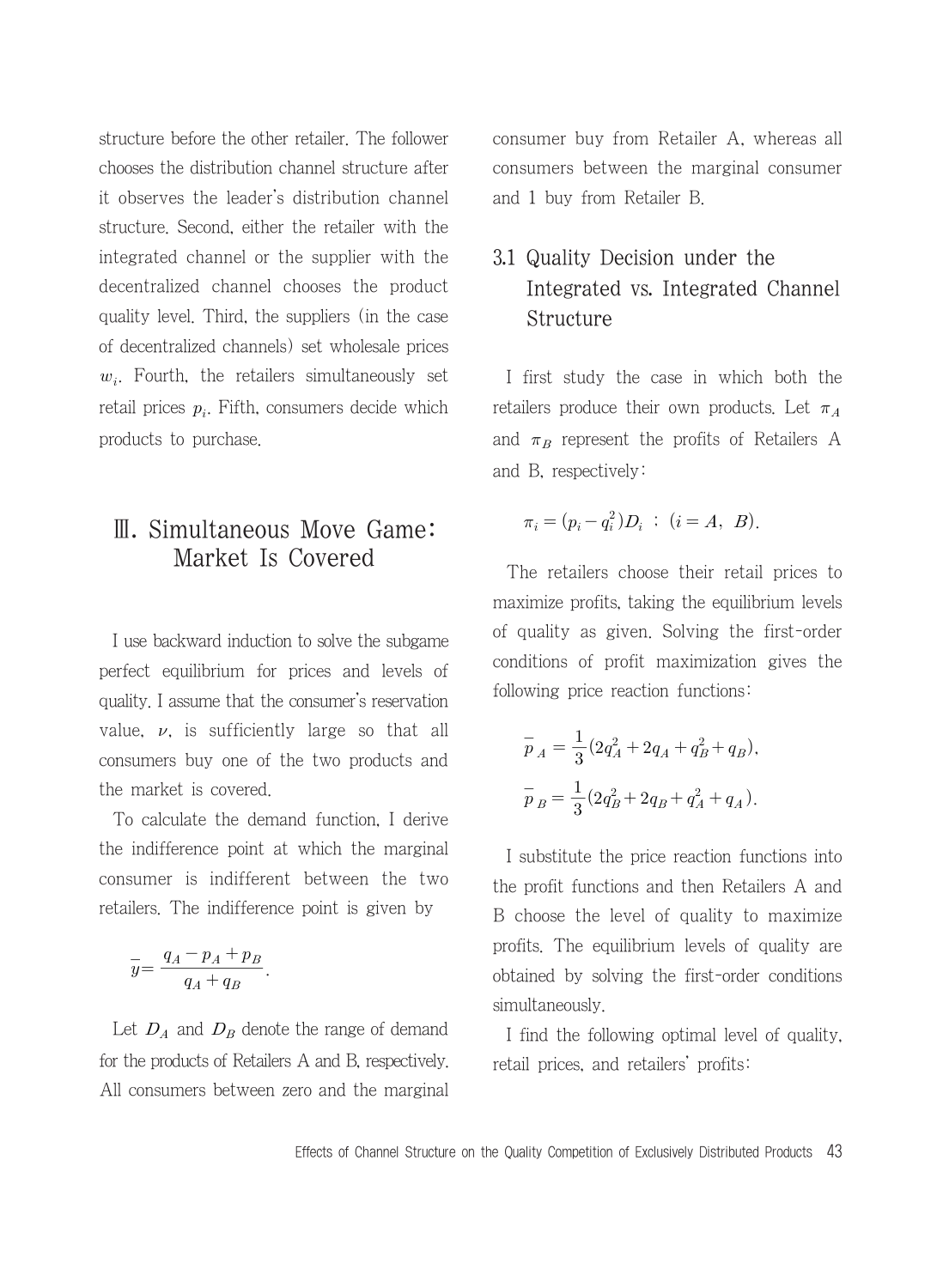$$
q_A^* = q_B^* = \frac{5}{8}, \ P_A^* = P_B^* = \frac{65}{64},
$$
  

$$
\pi_A^* = \pi_B^* = \frac{5}{16}.
$$

# 3.2 Quality Decision under the Decentralized vs. Decentralized Channel Structure

I now consider the case in which both the retailers choose the decentralized channel. Each decentralized supplier chooses its level of quality and then its wholesale price to maximize its profits. Each retailer chooses the retail price that maximizes its profits given the levels of quality and wholesale prices. In this model, the suppliers are Stackelberg leaders. Let  $\pi_A$  and  $\pi_B$  represent the profits of Retailers A and B, and  $\pi_{SA}$  and  $\pi_{SB}$  represent the profits of Suppliers A and B, respectively:

$$
\pi_i = (p_i - w_i) D_i,
$$
  

$$
\pi_{si} = (w_i - q_i^2) D_i \; ; \; (i = A, B).
$$

The retailers choose their retail prices to maximize profits, taking the equilibrium wholesale prices and levels of quality as given. Solving the first-order conditions of profit maximization gives the following price reaction functions:

$$
\overline{p}_A = \frac{1}{3} (2q_A + q_B + 2w_A + w_B),
$$
  

$$
\overline{p}_B = \frac{1}{3} (q_A + 2q_B + w_A + 2w_B).
$$

I substitute the price reaction functions into the supplier's profit functions and then Suppliers A and B choose the wholesale prices to maximize profits. Solving the first-order conditions of the supplier's profit maximization gives the following wholesale price reaction functions:

$$
\overline{w}_A = \frac{1}{3} (2q_A^2 + 5q_A + q_B^2 + 4q_B),
$$
  

$$
\overline{w}_B = \frac{1}{3} (q_A^2 + 4q_A + 2q_B^2 + 5q_B).
$$

By substituting the wholesale price reaction functions into the supplier's profit functions, I calculate the first-order conditions to maximize the supplier's profit functions with respect to the level of quality. Equilibrium levels of quality are obtained by solving the first-order conditions simultaneously.

I find the following optimal levels of quality, wholesale prices, retail prices, suppliers' profits, and retailers' profits:

$$
q_A^* = q_B^* = \frac{11}{8}, \quad w_A^* = w_B^* = \frac{385}{64},
$$
  

$$
P_A^* = P_B^* = \frac{473}{64},
$$
  

$$
\pi_{SA}^* = \pi_{SB}^* = \frac{33}{16}, \quad \pi_A^* = \pi_B^* = \frac{11}{16}.
$$

# 3.3 Quality Decision under the Integrated vs. Decentralized Channel Structure

Without loss of generality, I assume that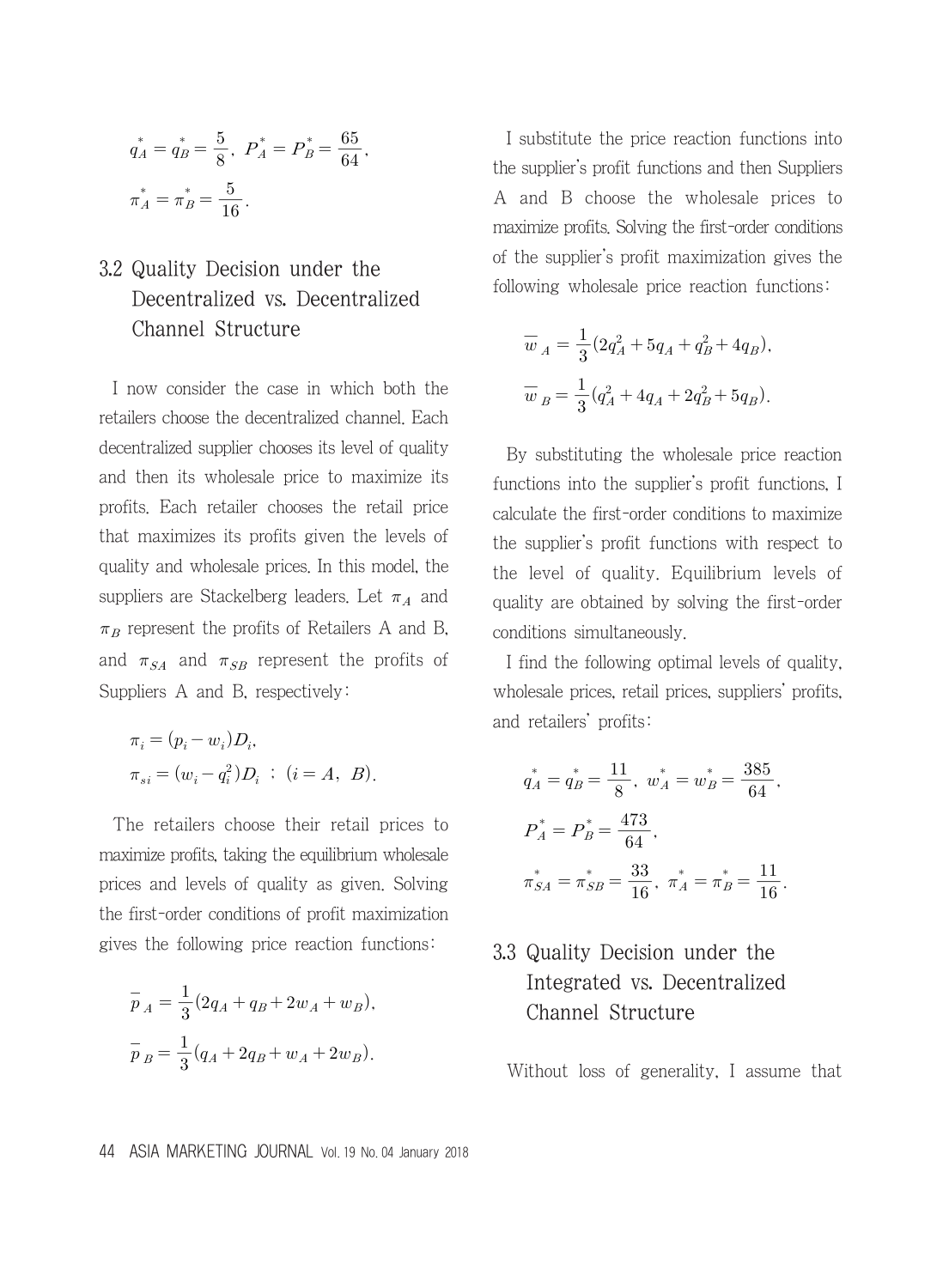Retailer A chooses the integrated channel and Retailer B chooses the decentralized channel. The integrated retailer sets its retail price to maximize its profit given the level of quality. Let  $\pi_A$  represent the profit of Retailer A:

$$
\pi_A = (p_A - q_A^2) D_A.
$$

Decentralized Retailer B sets its retail price to maximize its profit given the level of quality and its wholesale price. Decentralized Supplier B chooses its level of quality and then sets its wholesale price to maximize its profit. Let  $\pi_B$ and  $\pi_{SB}$  represent the profits of Retailer B and Supplier B, respectively:

$$
\pi_B = (p_B - w_B)D_B,
$$
  

$$
\pi_{SB} = (w_B - q_B^2)D_B.
$$

Solving the first-order conditions of the retailers' profit maximization gives the following price reaction functions:

$$
\begin{aligned} \overline{p}_A &= \frac{1}{3}(2q_A^2 + 2q_A + q_B + w_B), \\ \overline{p}_B &= \frac{1}{3}(q_A^2 + q_A + 2q_B + 2w_B). \end{aligned}
$$

I substitute the price reaction functions into Supplier B's profit function and then Supplier B chooses the wholesale price to maximize profits. Solving the first-order conditions for Supplier B's profit maximization gives the following wholesale price reaction function:

$$
\overline{w}_A = \frac{1}{2}(q_A^2 + q_A + q_B^2 + 2q_B).
$$

By substituting the retail price reaction function into Retailer A's profit function and substituting the wholesale price reaction function into Supplier B's profit function, I calculate the first-order conditions to maximize the profit functions of Retailer A and Supplier B with respect to the level of quality. The equilibrium levels of quality are obtained by solving the first-order conditions simultaneously.

I find the following optimal levels of quality, wholesale prices, retail prices, suppliers' profits, and retailers' profits:

$$
q_A^* = \frac{8}{5}, q_B^* = \frac{2}{5}, w_B^* = \frac{64}{25},
$$
  

$$
p_A^* = \frac{94}{25}, p_B^* = \frac{84}{25},
$$
  

$$
\pi_A^* = \frac{18}{25}, \pi_B^* = \frac{8}{25}, \pi_{SB}^* = \frac{24}{25}.
$$

### 3.4 Equilibrium Outcomes and Comparisons

By using the results presented in the previous sections, I compare the equilibrium results for quality, price, and profit. The outcomes for the levels of quality, retail prices, and retailers' profits under the three distribution channel structures are summarized in Table 1.

Consumers are better off in the integrated channel than in the decentralized channel. As shown in Table 1, the channel structure of II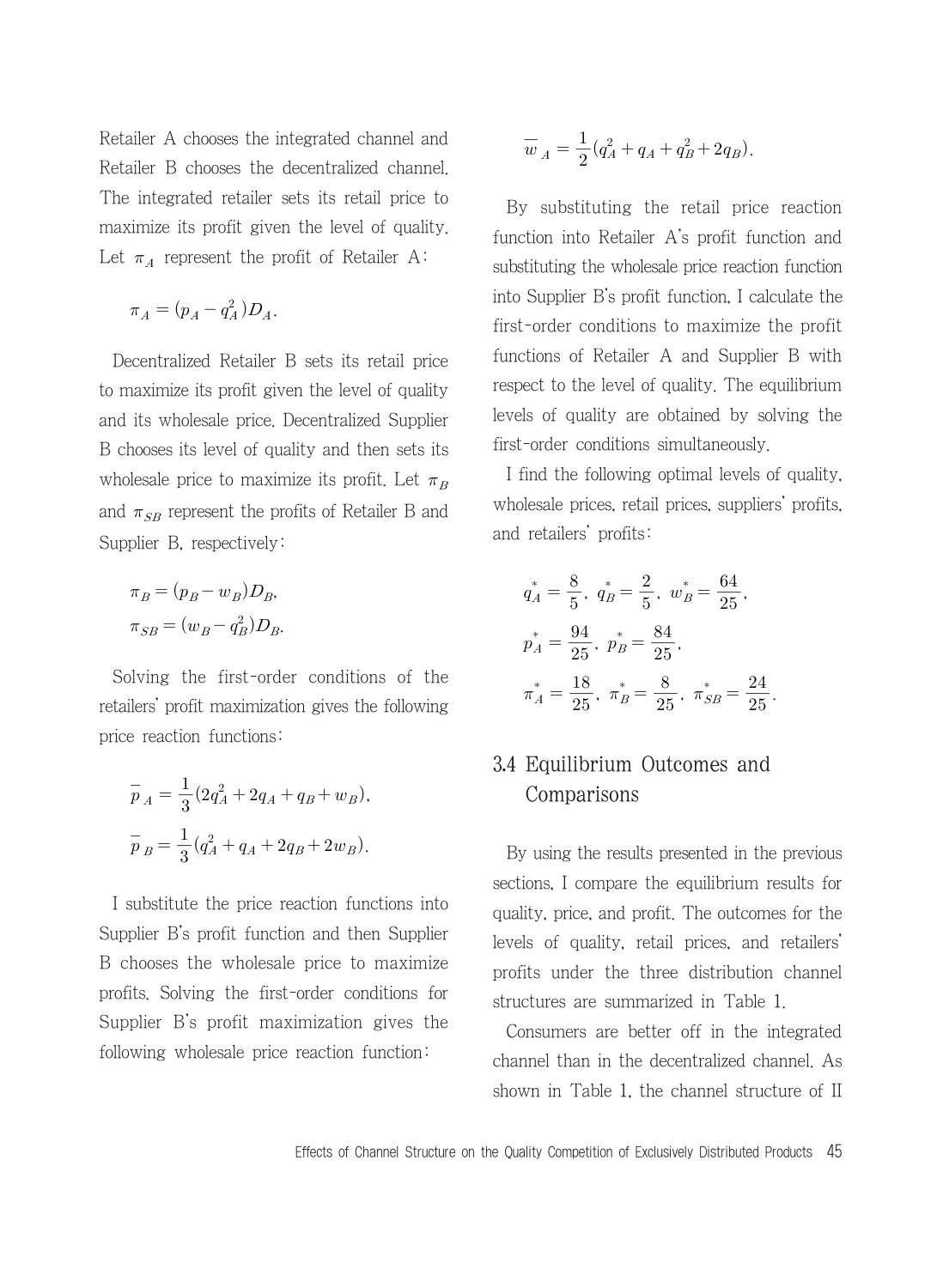| $\sqrt{w}$ is sufficient that the internal cover $w$ , $\nu$ is sufficiently faige, |                |    |    |                 |  |
|-------------------------------------------------------------------------------------|----------------|----|----|-----------------|--|
| Channel Structure                                                                   |                | DD |    |                 |  |
|                                                                                     |                |    |    |                 |  |
| Quality                                                                             |                | 11 |    |                 |  |
|                                                                                     | 8<br>473<br>65 |    | 5  |                 |  |
| Retail Price                                                                        |                |    | 94 | 84              |  |
|                                                                                     | 64             | 64 | 25 | $\overline{25}$ |  |
| Profit                                                                              |                | 11 | 18 |                 |  |
|                                                                                     | 16             | 16 | 25 | 25              |  |

<Table 1> Outcomes of Quality, Retail Prices, and Retailers' Profits under the Three Distribution Channel Structures in the Simultaneous-Channel-Choice Model  $(when the market is covered,  $\mu$  is sufficiently large)$ 

has the lowest retail price. If the channel is decentralized, its price increases because of the double marginalization problem. Decentralization leads to higher retail prices for consumers. Since the market is covered, each retailer has half of the market share under the symmetric condition. Because the two retailers have much higher retail prices under DD, they have higher profits under DD than under II.

Under the channel structure of ID, the integrated retailer can charge a higher retail price than the decentralized retailer as it offers a higher level of quality and thus is attractive to quality-sensitive consumers. Under this condition, the decentralized retailer offers a lower level of quality and a lower retail price. By doing so, it focuses on quality-insensitive and price-sensitive consumers.

Proposition 1 summarizes the equilibrium outcome for the channel structure decision in the simultaneous-channel-choice model under the condition of the market being covered.

#### Proposition 1 (simultaneous-channel-choice model):

When the consumer's reservation value,  $\nu$ , is sufficiently large so that the market is covered, there are two pure-strategy Nash equilibria. In a pure-strategy Nash equilibrium, one retailer chooses the integrated channel and the other retailer chooses the decentralized channel, or vice versa.

Surprisingly, I find that decentralization does not always reduce the retailer's profit and that an asymmetric channel structure can reach equilibrium. The two retailers choose an asymmetric strategy in a pure-strategy equilibrium. If one retailer chooses the integrated channel, then the other retailer prefers the decentralized channel in equilibrium. Given this asymmetric channel structure, the two retailers choose different levels of quality, and quality competition benefits these retailers by softening price competition. Channel decentralization can thus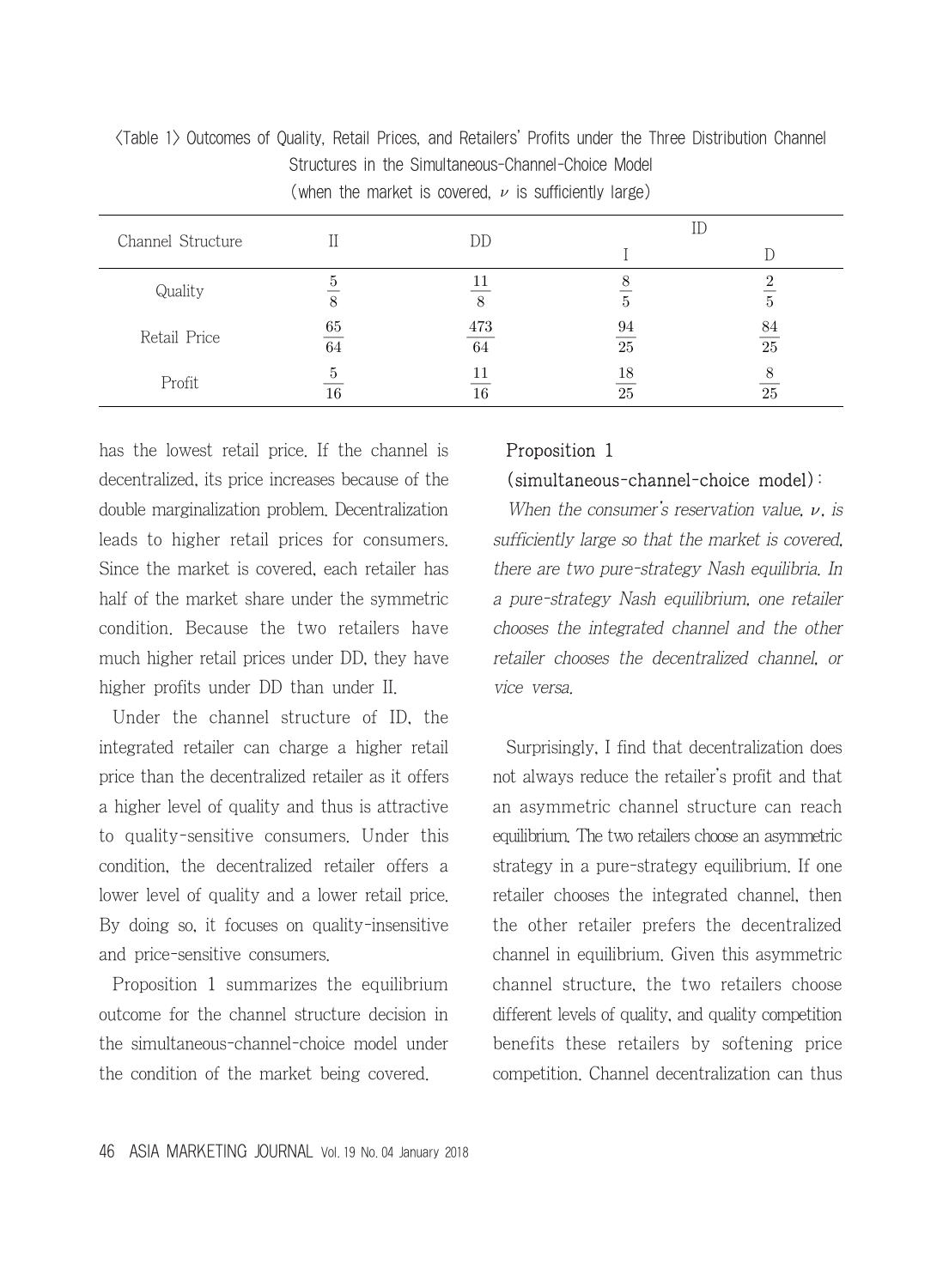lead to more quality differentiation, which can soften price competition.

## Ⅳ. Simultaneous Move Game: Market Is Not Covered

In the previous section, I computed the market-covered equilibrium for the simultaneouschannel-choice model. In this section, I compute the equilibrium when the market is not covered and the two retailers choose their distribution channel structures simultaneously. In this case, the two retailers act as local monopolists and some markets are not covered by either retailer. I use backward induction to solve the subgame perfect equilibrium for prices and levels of quality.

To derive the demand function, I calculate the boundary of Retailer A's market demand in which a consumer is indifferent between Retailer A's product and an outside good: bundary of Retail<br>ich a consumer<br>er A's product ar<br> $A = \frac{\nu + q_A - pA}{q_A}$ 

$$
\overline{y}_A = \frac{\nu + q_A - pA}{q_A}.
$$

Similarly, the boundary of Retailer B's market demand, in which a consumer is indifferent between Retailer B's product and an outside good, is

.

d, is  

$$
\overline{y}_B = \frac{p_B - \nu}{q_B}
$$

All consumers between zero and  $\overline{y}_A$  buy from Retailer A, whereas all consumers between  $\overline{y}_B$  and 1 buy from Retailer B. Consumers between  $\overline{y}_A$  and  $\overline{y}_B$  buy an outside good, from which their utility is zero. To ensure meaningful results, the following assumption is necessary:

Assumption:  $\overline{y}_A < \overline{y}_B$ .

For this assumption to hold, the reservation value,  $\nu$ , should be greater than zero and less than  $\frac{1}{12}$ .

# 4.1 Quality Decision under the Integrated vs. Integrated Channel Structure

I first study the case in which both the retailers choose the integrated distribution channel structure. Let  $\pi_A$  and  $\pi_B$  represent the profits of Retailers A and B, respectively:

$$
\pi_A = (p_A - q_A^2) \overline{y}_A,
$$
  

$$
\pi_B = (p_B - q_B^2)(1 - \overline{y}_B).
$$

The retailers choose their retail prices to maximize profits, taking the equilibrium levels of quality as given. Solving the first-order conditions of profit maximization gives the price reaction functions. By substituting the price reaction functions into the profit functions,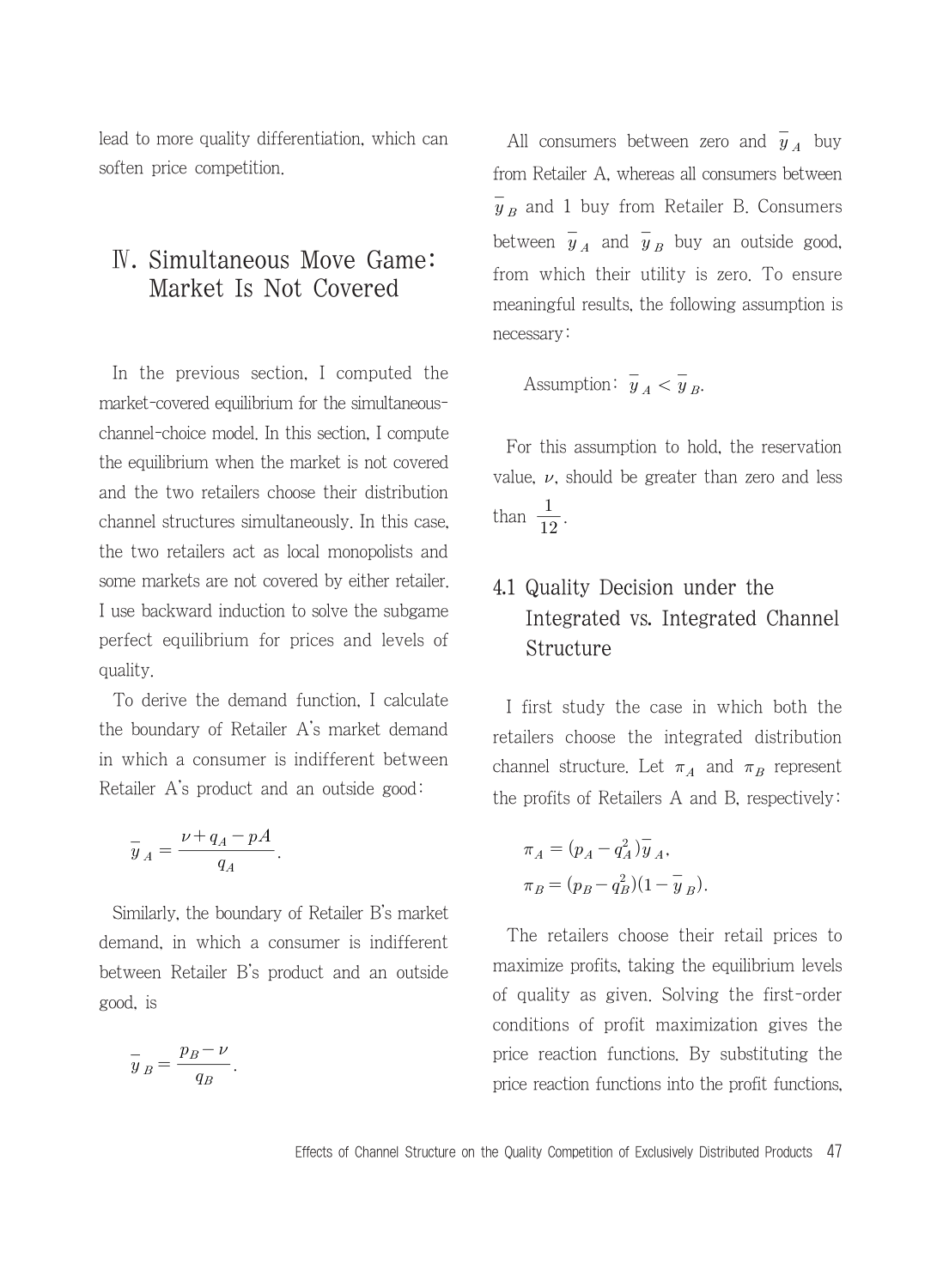the equilibrium levels of quality are obtained by solving the first-order conditions of profit maximization with respect to the levels of quality.

I find the following optimal level of quality, retail prices, and retailers' profits: owing optimal level<br>d retailers' profits:<br> $\frac{1}{6}(1+\sqrt{1-12\nu}),$ 

$$
q_A^* = q_B^* = \frac{1}{6} (1 + \sqrt{1 - 12\nu}),
$$
  
\n
$$
p_A^* = p_B^* = \frac{1}{9} (3\nu + \sqrt{1 - 12\nu} + 1),
$$
  
\n
$$
\pi_A^* = \pi_B^* = \frac{1}{36} (12\nu + \sqrt{1 - 12\nu} + 1),
$$
  
\n
$$
MS_A^* = MS_B^* = \frac{1}{2}.
$$

Since the retailers first choose the distribution channel structure and then set the level of quality, they end up choosing the same level of quality and have the same resulting profit. Although I assume that the market is not covered, the market is covered by an outcome and each retailer's market share thus becomes half of the market.

# 4.2 Quality Decision under the Decentralized vs. Decentralized Channel Structure

I now consider the case in which both the retailers choose the decentralized channel. Each decentralized supplier chooses its level of quality and then its wholesale price to maximize its profits. Each retailer chooses the retail price that maximizes its profits given the levels of quality and wholesale prices. In this model, the suppliers are Stackelberg leaders. Let  $\pi_A$  and  $\pi_B$  represent the profits of Retailers A and B, and  $\pi_{SA}$  and  $\pi_{SB}$  represent the profits of Suppliers A and B, respectively:

$$
\begin{aligned} \pi_A&=(p_A-w_A)\overline{y}_{\,A},\\ \pi_B&=(p_B-w_B)(1-\overline{y}_{\,A}),\\ \pi_{SA}&=(w_A-q_A^2)\overline{y}_{\,A},\\ \pi_{SB}&=(w_B-q_B^2)(1-\overline{y}_{\,B}). \end{aligned}
$$

Using backward induction to solve the subgame perfect equilibrium for prices and levels of quality yields the following optimal levels of quality, wholesale prices, retail prices, suppliers' profits, retailers' profits, and market shares: le prices, retail price<br>' profits, and marke<br> $\frac{1}{6}(1+\sqrt{1-12\nu}),$ 

uality yields the following optimal levels  
ality, wholesale prices, retail prices, supplied  
offs, retains a market shares  

$$
q_A^* = q_B^* = \frac{1}{6}(1 + \sqrt{1 - 12\nu}),
$$

$$
w_A^* = w_B^* = \frac{1}{9}(3\nu + \sqrt{1 - 12\nu} + 1),
$$

$$
p_A^* = p_B^* = \frac{1}{36}(24\nu + 5\sqrt{1 - 12\nu} + 5),
$$

$$
\pi_{SA}^* = \pi_{SB}^* = \frac{(12\nu + \sqrt{1 - 12\nu} + 1)^2}{108(1 + \sqrt{1 - 12\nu})},
$$

$$
\pi_A^* = \pi_B^* = \frac{(12\nu + \sqrt{1 - 12\nu} + 1)^2}{216(1 + \sqrt{1 - 12\nu})},
$$

$$
MS_A^* = MS_B^* = \frac{1}{6}(2 - \sqrt{1 - 12\nu}).
$$

# 4.3 Quality Decision under the Integrated vs. Decentralized Channel Structure

Without loss of generality, I assume that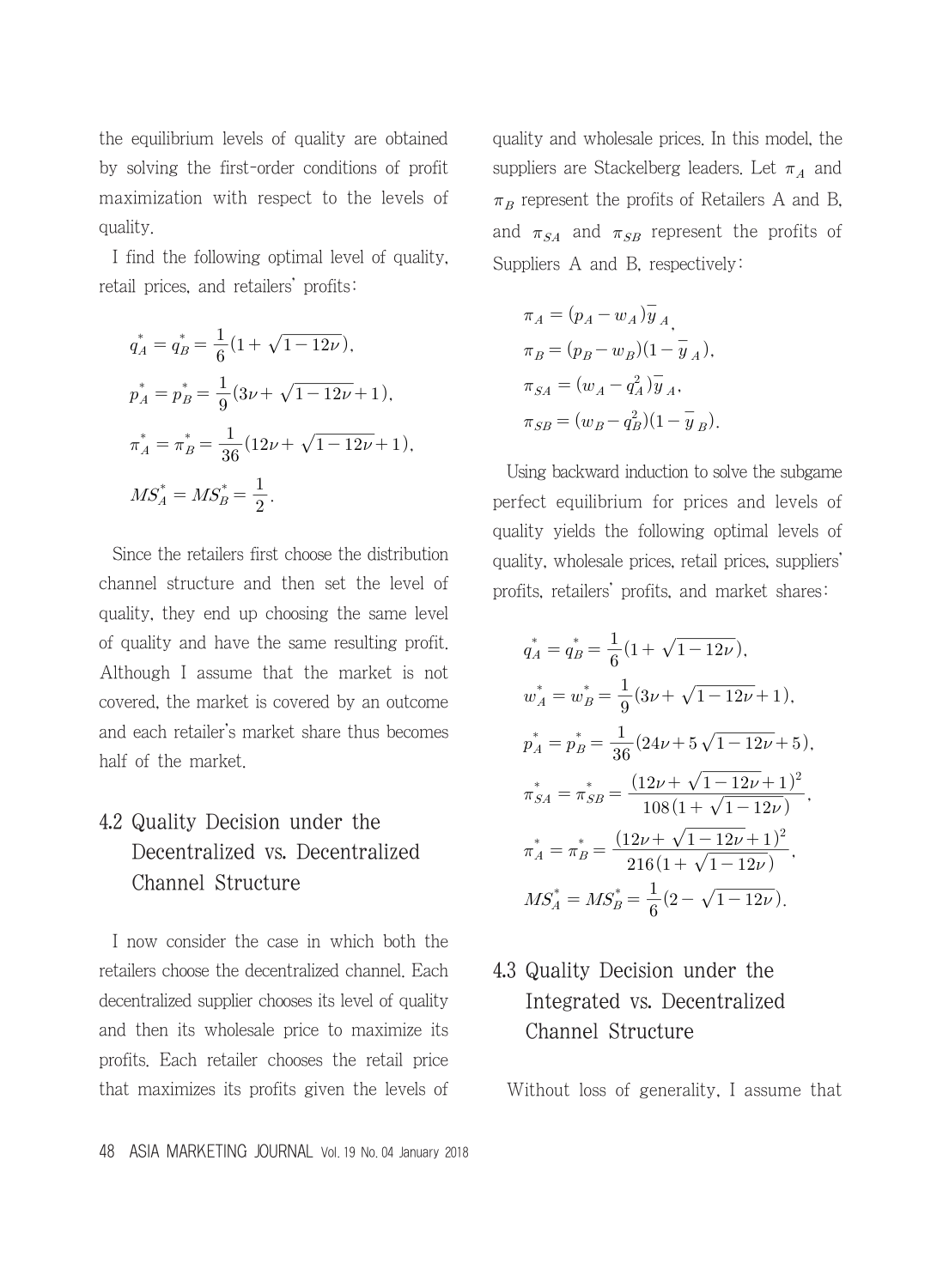Retailer A chooses the integrated channel and Retailer B chooses the decentralized channel. The integrated retailer sets its retail price to maximize its profit given the level of quality. Let  $\pi_A$  represent the profit of Retailer A:

$$
\pi_A = (p_A - q_A^2) \overline{y}_A.
$$

The decentralized retailer sets its retail price to maximize its profit given the level of quality and its wholesale price. The decentralized supplier chooses its level of quality and then sets its wholesale price to maximize its profit. Let  $\pi_B$  and  $\pi_{SB}$  represent the profits of Retailer B and Supplier B:

$$
\pi_B = (p_B - w_B)(1 - \overline{y}_B),
$$
  

$$
\pi_{SB} = (w_B - q_B^2)(1 - \overline{y}_B).
$$

Using backward induction to solve the subgame perfect equilibrium for prices and levels of quality yields the following optimal levels of quality, wholesale prices, retail prices, suppliers' profits, retailers' profits, and market<br>shares:<br> $q_A^* = q_B^* = \frac{1}{6}(1 + \sqrt{1 - 12\nu}),$ shares:

$$
q_A^* = q_B^* = \frac{1}{6} \left( 1 + \sqrt{1 - 12\nu} \right),
$$
  
\n
$$
w_B^* = \frac{1}{9} \left( 3\nu + \sqrt{1 - 12\nu} + 1 \right),
$$
  
\n
$$
p_A^* = \frac{1}{9} \left( 3\nu + \sqrt{1 - 12\nu} + 1 \right),
$$
  
\n
$$
p_B^* = \frac{1}{36} \left( 24\nu + 5\sqrt{1 - 12\nu} + 5 \right),
$$
  
\n
$$
\pi_{SB}^* = \frac{\left( 12\nu + \sqrt{1 - 12\nu} + 1 \right)^2}{108 \left( 1 + \sqrt{1 - 12\nu} \right)}.
$$
  
\nEffects of Chan

$$
\pi_A^* = \frac{(12\nu + \sqrt{1 - 12\nu} + 1)^2}{54(1 + \sqrt{1 - 12\nu})},
$$

$$
\pi_B^* = \frac{(12\nu + \sqrt{1 - 12\nu} + 1)^2}{216(1 + \sqrt{1 - 12\nu})},
$$

$$
MS_A^* = \frac{1}{3}(2 - \sqrt{1 - 12\nu}),
$$

$$
MS_B^* = \frac{1}{6}(2 - \sqrt{1 - 12\nu}).
$$

### 4.4 Equilibrium Outcomes and Comparisons

By using the results presented in the previous sections, I compare the equilibrium results of quality, price, and profit. The outcomes of levels of quality, retail prices, and retailers' profits under the three distribution channel structures are summarized in Table 2.

Since each retailer acts as a local monopolist in the case of the market being uncovered, the channel member decides the level of quality independently without reacting to the competitor's strategy. As a result, levels of quality are the same under any distribution channel structure. Because of double marginalization, under the decentralized channel, the retailers charge a higher retail price than under the integrated channel. Proposition 2 summarizes the results of the equilibrium channel structure decision in the simultaneous-channel-choice model under the condition of the market being uncovered.

### Proposition 2 (simultaneous-channel-choice model):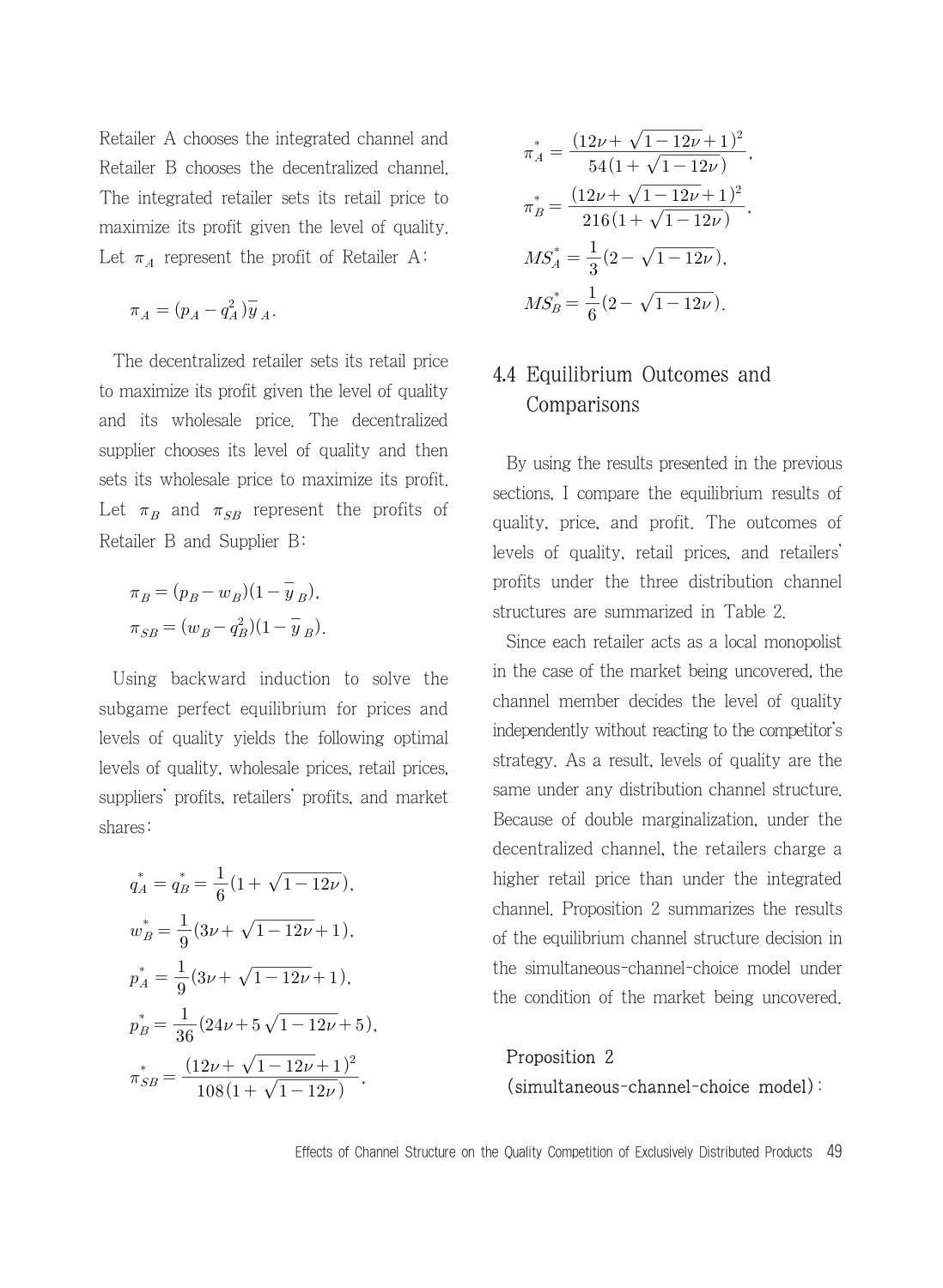When the consumer's reservation value,  $\nu$ , is sufficiently small  $(0 < \nu < \frac{1}{12})$  so that the market is not covered, both the retailers simultaneously choose the integrated channel in equilibrium.

As shown in the previous section with the condition of the market being covered, an asymmetric channel structure can benefit the retailers by competing on quality differentiation and softening price competition. However, when both the retailers play the role of local monopolists under the condition of the market being uncovered, each retailer's channel efficiency has a more critical role than the role of competition between the retailers in the decision on the optimal channel structure. In a monopoly, the vertically integrated channel is optimal because of the double marginalization problem (McGuire and Staelin 1983; Moorthy 1988). With the condition of the market being uncovered. the equilibrium is that both the retailers choose the integrated channel structure; these results are consistent with those of previous studies. Surprisingly, although I assume that the market is not covered under the condition of  $0 < \nu < \frac{1}{12}$ , the market is covered as an outcome under the condition in which both the retailers choose an integrated channel structure. As a result, their profits under the II structure are higher than those under the DD structure because the retailers have higher channel efficiency and higher market share.

# Ⅴ. Sequential Move Game: Market Is Covered

In the previous section, I examined the

| <table 2=""> Outcomes of Quality, Retail Prices, and Retailers' Profits under the Three Distribution Channel<br/>Structures in the Simultaneous-Channel-Choice Model<br/>(when the market is not covered, <math>0 &lt; \nu &lt; \frac{1}{12}</math>)</table> |                                 |                                         |                                                              |  |  |  |
|--------------------------------------------------------------------------------------------------------------------------------------------------------------------------------------------------------------------------------------------------------------|---------------------------------|-----------------------------------------|--------------------------------------------------------------|--|--|--|
| Structure<br>Quality                                                                                                                                                                                                                                         |                                 | Retail Price                            | Profit                                                       |  |  |  |
| $\mathcal{I}$                                                                                                                                                                                                                                                | $\frac{1}{6}(1+\sqrt{1-12\nu})$ | $\frac{1}{2}(3\nu+\sqrt{1-12\nu}+1)$    | $\frac{1}{36}(12\nu+\sqrt{1-12\nu}+1)$                       |  |  |  |
| DD                                                                                                                                                                                                                                                           | $\frac{1}{6}(1+\sqrt{1-12\nu})$ | $\frac{1}{36}(24\nu+5\sqrt{1-12\nu}+5)$ | $\frac{(12\nu + \sqrt{1-12\nu}+1)^2}{216(1+\sqrt{1-12\nu})}$ |  |  |  |
| ID                                                                                                                                                                                                                                                           | $\frac{1}{6}(1+\sqrt{1-12\nu})$ | $\frac{1}{2}(3\nu+\sqrt{1-12\nu}+1)$    | $\frac{(12\nu + \sqrt{1-12\nu}+1)^2}{54(1+\sqrt{1-12\nu})}$  |  |  |  |
| D                                                                                                                                                                                                                                                            | $\frac{1}{6}(1+\sqrt{1-12\nu})$ | $\frac{1}{26}(24\nu+5\sqrt{1-12\nu}+5)$ | $(12\nu + \sqrt{1-12\nu}+1)^2$<br>$216(1+\sqrt{1-12\nu})$    |  |  |  |
|                                                                                                                                                                                                                                                              |                                 |                                         |                                                              |  |  |  |

(when the market is not covered, 
$$
0 < \nu < \frac{1}{12}
$$
)

50 ASIA MARKETING JOURNAL Vol. 19 No. 04 January 2018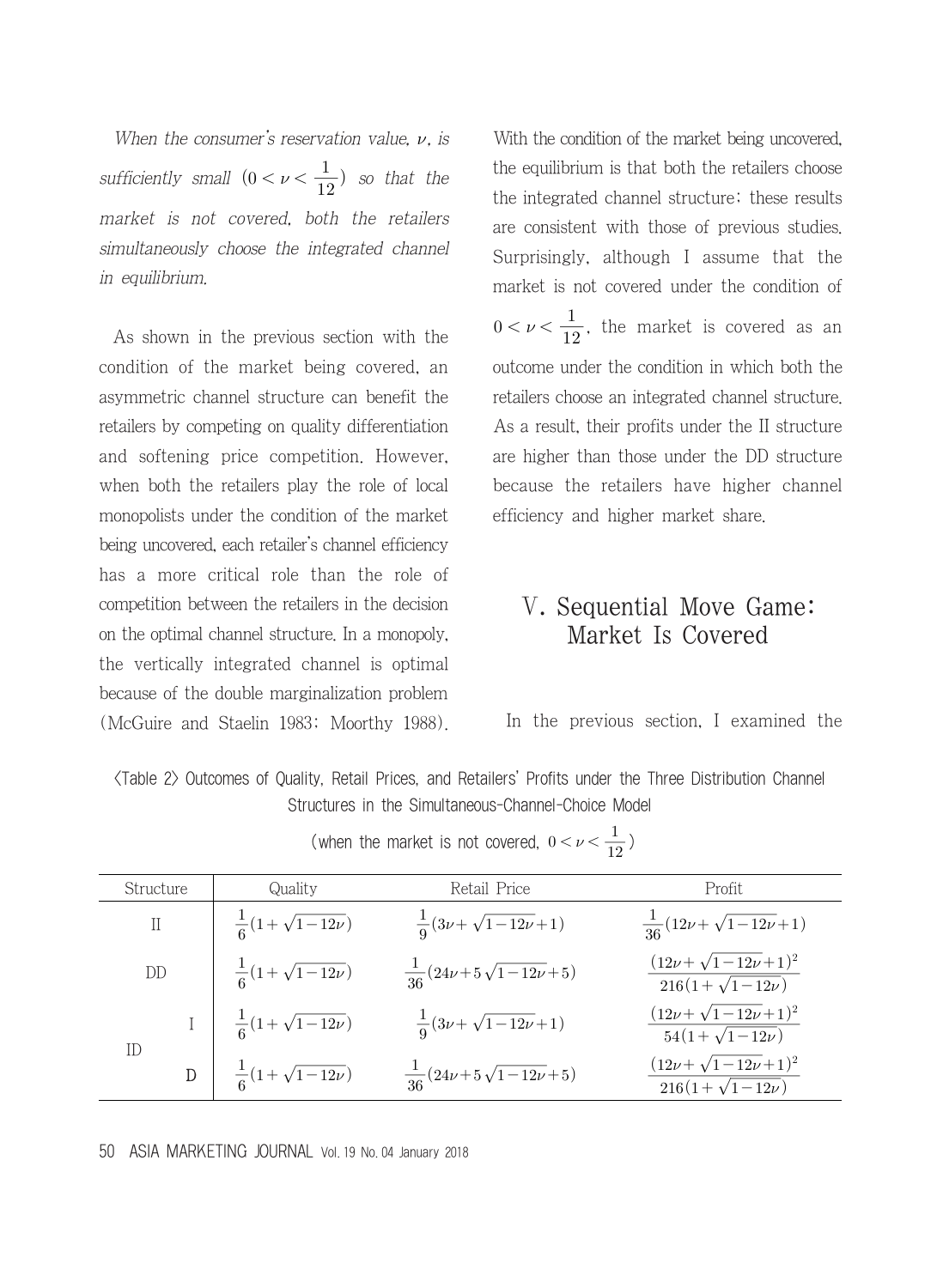simultaneous-channel-choice model. Now, I analyze the sequential-channel-choice-model in which one retailer chooses its distribution channel structure before the other retailer. The choices of the levels of quality and prices are still simultaneous. In other words, the leaderretailer first chooses the distribution channel structure, and then the follower-retailer observes the leader-retailer's distribution channel structure and chooses its own distribution channel structure. Second, the product quality level is chosen by either the retailer in the integrated channel or the supplier in the decentralized channel. Third, the suppliers (in the case of decentralized channels) set wholesale prices  $w_i$ . Fourth, the retailers simultaneously set retail prices  $p_i$ . Fifth, consumers decide which products to purchase.

I want to understand whether a first-mover advantage exists. I assume that the consumer's reservation value,  $\nu$ , is sufficiently large so that all consumers buy one of the two products and thus, by definition, the market is covered. Without loss of generality, I assume that Retailer A is the leader and Retailer B is the follower in this sequential-channel-choice-model. Figure 1 presents the distribution channel choices of Retailers A and B.

In the sequential-channel-choice model, the results of the optimal levels of quality, prices, and profits are equivalent to the results obtained under the simultaneous-channel-choice model in the sense that the two retailers or suppliers choose their levels of quality and prices under a given distribution channel structure. With the sequential-channel-choice model, the outcome when both the retailers choose the integrated channel is

$$
q_{II}^* = q_A^* = q_B^* = \frac{8}{5}, \quad q_{II}^* = q_A^* = q_B^* = \frac{65}{64},
$$
  

$$
\pi_{II}^* = \pi_A^* = \pi_B^* = \frac{5}{16}.
$$



<Figure 1> The Sequential-Channel-Choice Model

Effects of Channel Structure on the Quality Competition of Exclusively Distributed Products 51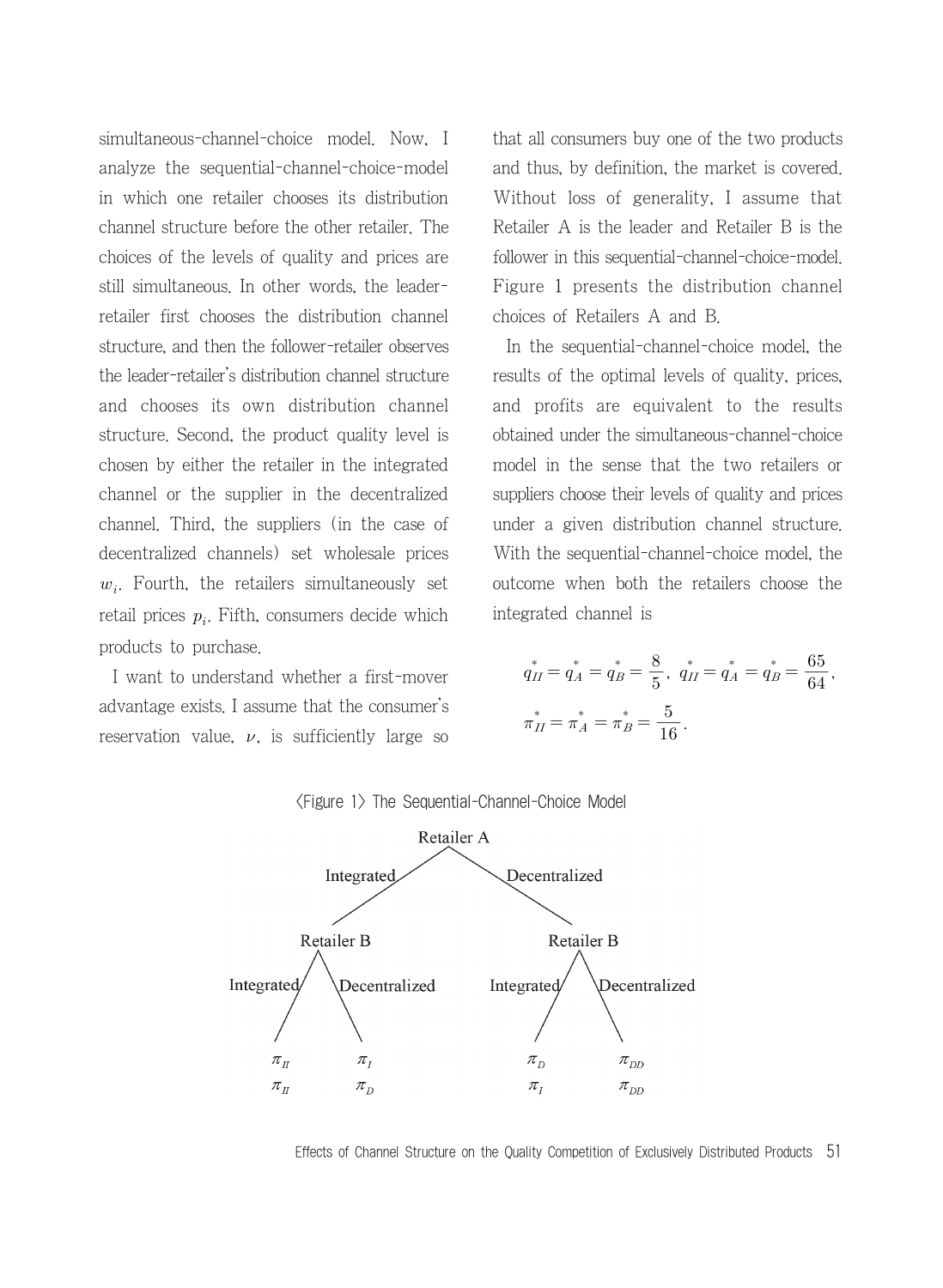When both the retailers choose the decentralized channel, the outcome is

$$
q_{DD}^* = q_A^* = q_B^* = \frac{11}{8},
$$
  
\n
$$
w_{DD}^* = w_A^* = w_B^* = \frac{385}{64},
$$
  
\n
$$
p_{DD}^* = p_A^* = p_B^* = \frac{473}{64},
$$
  
\n
$$
\pi_{SDD}^* = \pi_{SA}^* = \pi_{SB}^* = \frac{33}{16},
$$
  
\n
$$
\pi_{DD}^* = \pi_A^* = \pi_B^* = \frac{11}{16}.
$$

When one retailer chooses the integrated channel structure and the other retailer chooses the decentralized channel structure, the following optimal levels of quality, wholesale prices, retail prices, suppliers' profits, and retailers' profits result:

$$
q_I^* = \frac{8}{5}, \quad q_D^* = \frac{2}{5}, \quad w_D^* = \frac{64}{25}, \quad p_i^* = \frac{94}{25},
$$

$$
p_D^* = \frac{84}{25}, \quad \pi_I^* = \frac{18}{25}, \quad \pi_D^* = \frac{8}{25}, \quad \pi_{SD}^* = \frac{24}{25}
$$

Proposition 3 summarizes the results of the equilibrium channel structure decision in the sequential-channel-choice model under the condition of the market being covered.

#### Proposition 3

#### (sequential-channel-choice model):

When the consumer's reservation value,  $\nu$ , is sufficiently large so that the market is covered, the leader-retailer chooses the integrated channel and the follower-retailer chooses the decentralized

As shown in the previous section, there are two equilibria: one retailer chooses the integrated channel and the other retailer chooses the decentralized channel, or vice versa. In the sequential-channel-choice model, the only equilibrium outcome is that the leader chooses the integrated channel and the follower chooses the decentralized channel. This result shows that the leader can choose the distribution channel to defend itself against a future follower entrant and thus gain a first-mover advantage. In the sequential-channel-choice model, the leader-retailer is better off under the integrated channel because the leader can anticipate that the follower will choose the decentralized channel given the leader's choice of the integrated channel. The decentralized follower has higher profits than it would under the integrated channel when the leader chooses the integrated channel before the follower. Given this asymmetric channel structure, the two retailers choose different levels of quality, and this quality differentiation benefits both retailers by softening price competition.

# Ⅵ. Perspective of Suppliers

So far, I have examined the channel decision problem from the perspective of retailers, as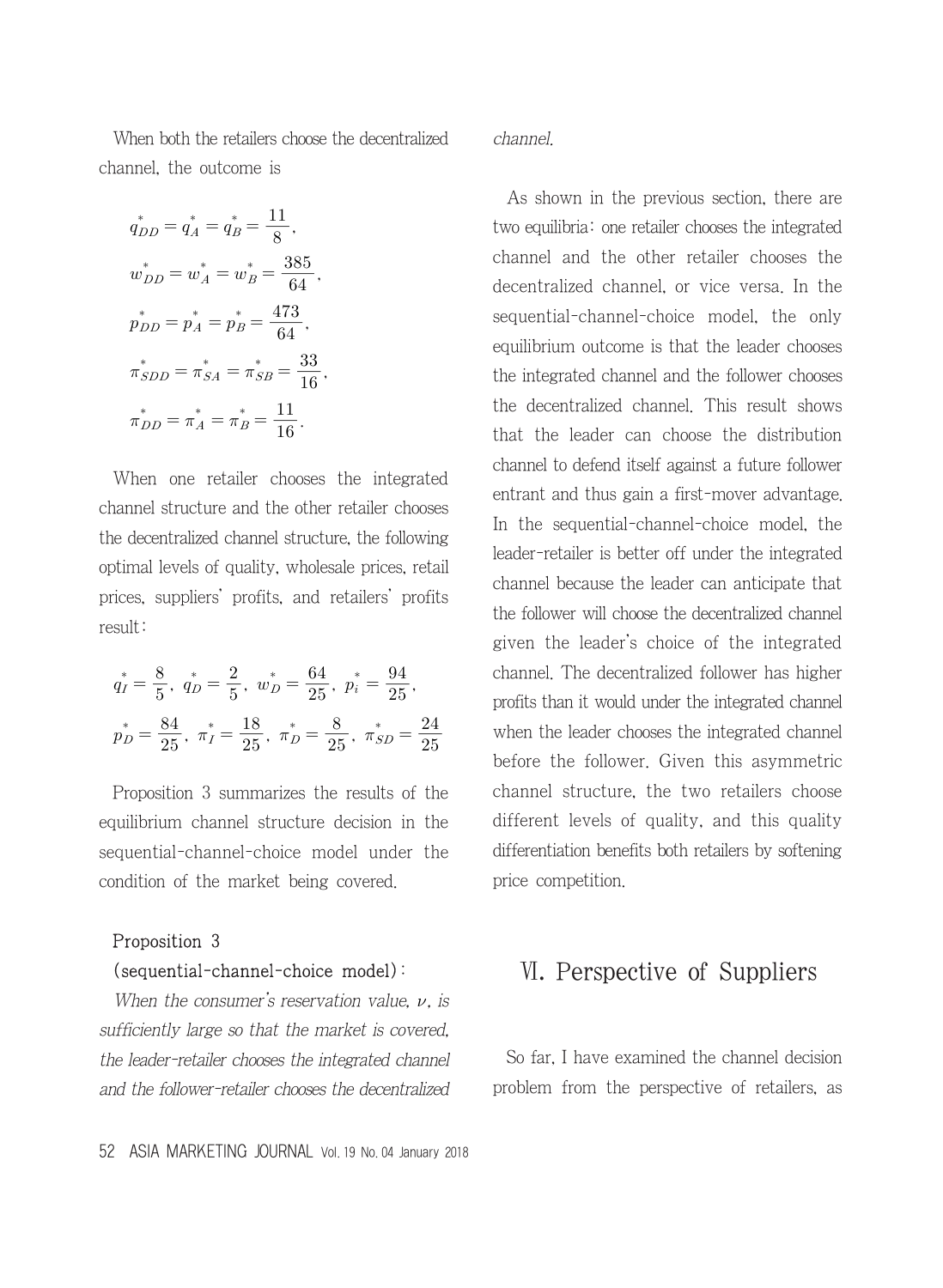retailers were the decision makers choosing the structure for their whole channel. Now, I examine the channel decision problem from the perspective of suppliers, which is equivalent to the case analyzed in McGuire and Staelin (1983).

I assume that a supplier distributes its product directly or through a retailer. In the first case, both the suppliers distribute their products directly. In this integrated case, the two suppliers choose the levels of quality and then set retail prices. In the decentralized case, the two suppliers choose the levels of quality and set the wholesale prices they charge their own retailer. Each retailer in the decentralized channel chooses the retail price to maximize its profits.

I consider the cases of the market being covered and uncovered. When the consumer's reservation value,  $\nu$ , is sufficiently large, all consumers buy one of the two products and the market is covered. When the consumer's reservation value,  $\nu$ , is sufficiently small  $(0 < \nu < \frac{1}{12})$ , the two channels act as local monopolists and some markets are not covered by either retailer.

I use backward induction to solve the subgame perfect equilibrium for prices and levels of quality. From the perspective of suppliers, the computation of demand functions, levels of quality, prices, and profits is consistent with the case of the perspective of retailers in the sense of the specification of demand.

I first study the case in which both the

suppliers distribute their products directly. In other words, they both choose an integrated channel structure. The two suppliers set their levels of quality simultaneously to maximize their profits. Then, the two suppliers set their retail prices simultaneously to maximize their profits given the levels of quality. Backward induction yields the following levels of quality, retail prices, and suppliers' profits:

When the market is covered (when  $\nu$  is sufficiently large):

$$
q_{SH}^* = \frac{8}{5}, \ p_{SH}^* = \frac{64}{65}, \ \pi_{SH}^* = \frac{5}{16}.
$$

When the market is not covered (when  $\nu$  is sufficiently small,  $0 < \nu < \frac{1}{12}$ ):  $q_{SII}^{**} = \frac{1}{6}$ the market is not condity small,  $0 < \nu < \frac{1}{1}$ <br> $\frac{1}{6}(1 + \sqrt{1 - 12\nu}),$  $q_{SH}^{**} = \frac{1}{6} (1 + \sqrt{1 - 12\nu}),$ <br>  $p_{SH}^{**} = \frac{1}{9} (3\nu + \sqrt{1 - 12\nu} + 1),$  $p_{SH}^{**} = \frac{1}{9} (3\nu + \sqrt{1 - 12\nu} + 1),$ <br>  $\pi_{SH}^{**} = \frac{1}{36} (12\nu + \sqrt{1 - 12\nu} + 1).$ 

I now consider the case in which both the suppliers choose the decentralized channel. Under decentralized channel structures, these two suppliers set their levels of quality simultaneously to maximize their profits. Then, they both set their wholesale prices to be charged to their retailers. Both the retailers set their retail prices simultaneously to maximize their profits. Backward induction yields the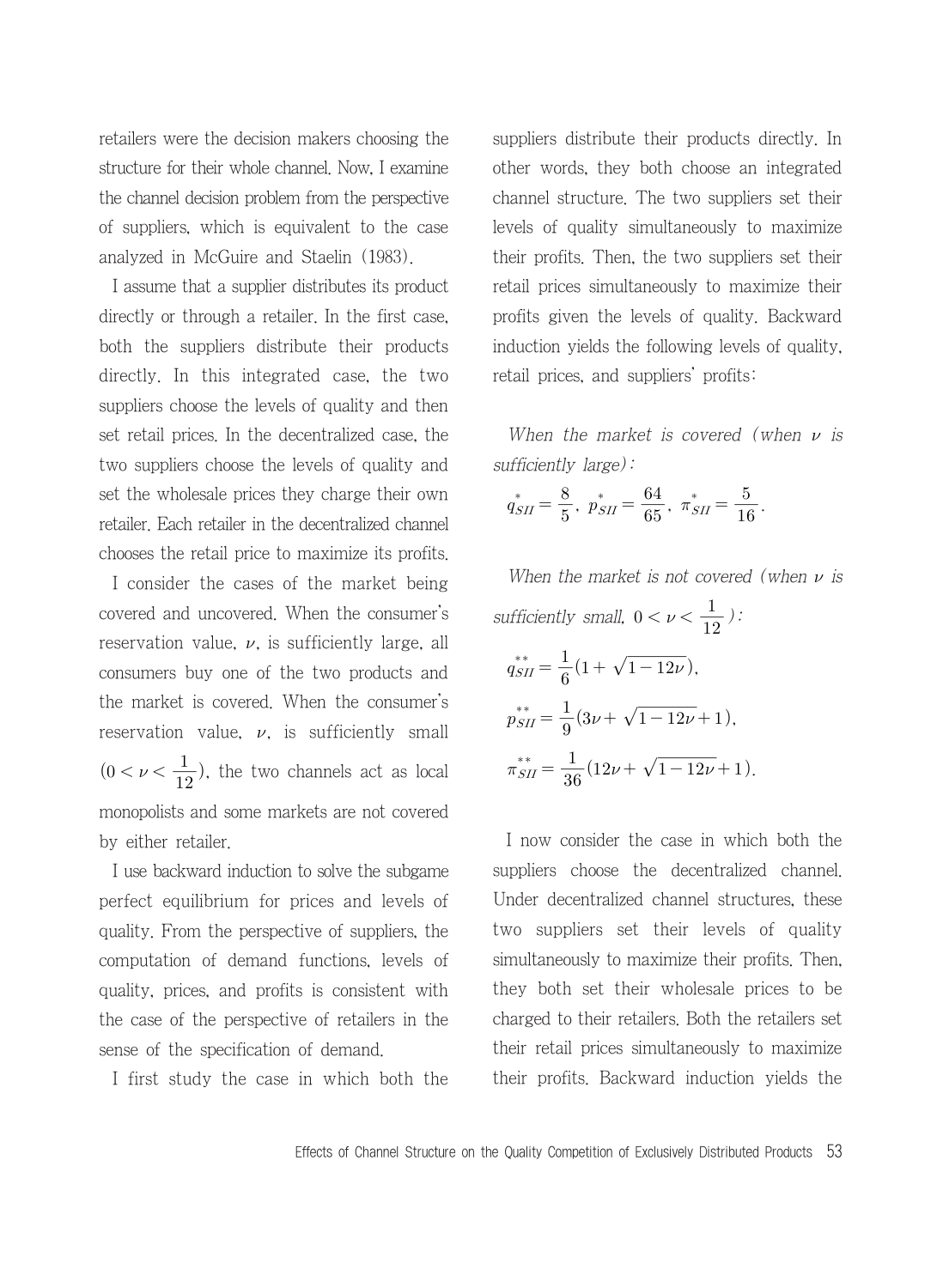following levels of quality, wholesale prices, retail prices, suppliers' profits, and retailers' profits:

When the market is covered (when  $\nu$  is sufficiently large):

$$
a_{SDD}^* = \frac{11}{8}, \ w_{SDD}^* = \frac{385}{64}, \ p_{SDD}^* = \frac{473}{64},
$$

$$
\pi_{SDD}^* = \frac{33}{16}, \ \pi_{RDD}^* = \frac{11}{16}.
$$

When the market is not covered (when  $\nu$  is sufficiently small,  $0 < \nu < \frac{1}{12}$ ):  $q_{SDD}^{**} = \frac{1}{6}$ be market is not cover<br>  $\frac{1}{12}$  small,  $0 < \nu < \frac{1}{12}$ <br>  $\frac{1}{6}(1 + \sqrt{1 - 12\nu}),$  $q_{SDD}^{**} = \frac{1}{6}(1 + \sqrt{1 - 12\nu}),$ <br>  $w_{SDD}^{**} = \frac{1}{9}(3\nu + \sqrt{1 - 12\nu} + 1),$  $w^{**}_{SDD} = \frac{1}{9}(3\nu + \sqrt{1-12\nu}+1),$ <br>  $w^{**}_{SDD} = \frac{1}{36}(24\nu + 5\sqrt{1-12\nu}+5),$  $\tilde{\pi_{SDD}}$ When the market is not covered<br>ficiently small,  $0 < \nu < \frac{1}{12}$ ):<br> $\frac{k*}{SDD} = \frac{1}{6} (1 + \sqrt{1 - 12\nu}),$ <br> $\frac{k*}{SDD} = \frac{1}{36} (24\nu + 5\sqrt{1 - 12\nu} + 1),$ <br> $\frac{k*}{SDD} = \frac{1}{36} (24\nu + 5\sqrt{1 - 12\nu} + 1)^2$ <br> $\frac{k}{SDD} = \frac{(12\nu + \sqrt{1 - 12\nu} + 1)^2}{1$  $\frac{1}{3}(24\nu+5\sqrt{1-12\nu}+1)$ <br> $\frac{12\nu+\sqrt{1-12\nu}+1}{108(1+\sqrt{1-12\nu})}$  $\frac{1}{9}(3\nu + \sqrt{1-12\nu+1})$ <br> $\frac{1}{36}(24\nu + 5\sqrt{1-12\nu+1})$  $\overline{c}$ ,  $\tilde{\pi_{RDD}}$ ficiently small,  $0 < \nu < \frac{1}{12}$ ):<br>  $\sinh \frac{1}{\sinh \nu} = \frac{1}{6} (1 + \sqrt{1 - 12\nu}),$ <br>  $\sinh \frac{1}{\sinh \nu} = \frac{1}{9} (3\nu + \sqrt{1 - 12\nu} + 1),$ <br>  $\sinh \nu = \frac{(12\nu + \sqrt{1 - 12\nu} + 1)^2}{108(1 + \sqrt{1 - 12\nu})}$ <br>  $\sinh \nu = \frac{(12\nu + \sqrt{1 - 12\nu} + 1)^2}{216(1 + \sqrt{1 - 12$  $\frac{2\nu + \sqrt{1 - 12\nu} + 1}{108(1 + \sqrt{1 - 12\nu})}$ <br> $\frac{2\nu + \sqrt{1 - 12\nu} + 1}{216(1 + \sqrt{1 - 12\nu})}$  $\frac{(12\nu + \sqrt{1-12\nu}+1)}{108(1+\sqrt{1-12\nu})}$ <br> $\frac{(12\nu + \sqrt{1-12\nu}+1)}{216(1+\sqrt{1-12\nu})}$  $\overline{2}$ .

When one supplier chooses the integrated channel structure and the other supplier chooses the decentralized channel structure, the following levels of quality, wholesale prices, retail prices, suppliers' profits, and retailers' profits result:

When the market is covered (when  $\nu$  is sufficiently large):

$$
q_{SI}^* = \frac{8}{5}, \ q_{SD}^* = \frac{2}{5}, \ w_{SD}^* = \frac{64}{25}, \ p_{SI}^* = \frac{94}{25},
$$

$$
p_{SD}^{*} = \frac{84}{25}, \ \pi_{SI}^{*} = \frac{18}{25}, \ \pi_{SD}^{*} = \frac{24}{25},
$$

$$
\pi_{RD}^{*} = \frac{8}{25}.
$$

When the market is not covered (when  $\nu$  is sufficiently small,  $0 < \nu < \frac{1}{12}$ ):  $q_{SI}^{**} = q_{SD}^{**} = \frac{1}{6}$ arket is not covered<br>all,  $0 < \nu < \frac{1}{12}$ ):<br> $\frac{1}{6}(1 + \sqrt{1 - 12\nu}),$  $w_{SD}^{**} = \frac{1}{9}$  $x_{12}^* = \frac{1}{6}(1 + \sqrt{1 - 12\nu}),$ <br>  $\frac{1}{9}(3\nu + \sqrt{1 - 12\nu} + 1),$  $p_{SI}^{**} = \frac{1}{9}$  $rac{1}{9}(3\nu + \sqrt{1-12\nu}+1),$ <br> $rac{1}{9}(3\nu + \sqrt{1-12\nu}+1),$  $p_{SI}^{**} = \frac{1}{9} (3\nu + \sqrt{1 - 12\nu} + 1),$ <br>  $p_{SD}^{**} = \frac{1}{36} (24\nu + 5\sqrt{1 - 12\nu} + 5),$  $\pi_{SI}^{**}$ ficiently small,  $0 < \nu < \frac{1}{12}$ )<br>  $\frac{1}{5i} = q_{SD}^{**} = \frac{1}{6} \left( 1 + \sqrt{1 - 12\nu} \right)$ <br>  $\frac{1}{5i} = \frac{1}{9} \left( 3\nu + \sqrt{1 - 12\nu} + 1 \right)$ <br>  $\frac{1}{5i} = \frac{1}{36} \left( 24\nu + 5\sqrt{1 - 12\nu} + 1 \right)$ ,<br>  $\frac{1}{5i} = \frac{1}{36} \left( 24\nu + 5\sqrt{1 - 12\nu} + 1$  $\frac{1}{3}(24\nu+5\sqrt{1-12\nu+1})$ <br>  $\frac{2\nu+\sqrt{1-12\nu+1}}{54(1+\sqrt{1-12\nu})}$  $\frac{1}{36}(3\nu + \sqrt{1-12\nu+1})$ <br> $\frac{1}{36}(24\nu + 5\sqrt{1-12\nu+1})$  $\overline{2}$ ,  $\pi_{SD}^{**}$  $\begin{aligned} \n\zeta_{SI}^{**} &= q_{SD}^{**} = \frac{1}{6} \left( 1 + \sqrt{1 - 12\nu} \right) \\ \n\zeta_{SD}^{**} &= \frac{1}{9} \left( 3\nu + \sqrt{1 - 12\nu} + 1 \right) \\ \n\zeta_{SI}^{**} &= \frac{1}{36} \left( 24\nu + 5\sqrt{1 - 12\nu} + 1 \right) \\ \n\zeta_{SI}^{**} &= \frac{(12\nu + \sqrt{1 - 12\nu} + 1)^2}{54 \left( 1 + \sqrt{1 - 12\nu} + 1 \right$  $\begin{array}{l} 2\nu + \sqrt{1-12\nu}+1) \\ 54(1+\sqrt{1-12\nu}) \\ 2\nu + \sqrt{1-12\nu}+1 \\ 108(1+\sqrt{1-12\nu}) \\ \hline \end{array}$  $\frac{(12\nu + \sqrt{1-12\nu}+1)^2}{54(1+\sqrt{1-12\nu})}$ <br> $\frac{(12\nu + \sqrt{1-12\nu}+1)}{108(1+\sqrt{1-12\nu})}$  $\overline{c}$ ,  $\pi_{RD}^{***}$  $y_{SD} = \frac{1}{9}(3\nu + \sqrt{1-12\nu+1}),$ <br>  $\begin{aligned}\n\frac{1}{sI} &= \frac{1}{9}(3\nu + \sqrt{1-12\nu+1}), \\
\frac{1}{sI} &= \frac{1}{36}(24\nu + 5\sqrt{1-12\nu+1})^2, \\
\frac{1}{sI} &= \frac{(12\nu + \sqrt{1-12\nu+1})^2}{54(1+\sqrt{1-12\nu})}, \\
\frac{1}{sI} &= \frac{(12\nu + \sqrt{1-12\nu+1})^2}{108(1+\sqrt{1-12\nu})^2}, \\
\frac{1}{rI} &= \$  $\frac{2\nu + \sqrt{1 - 12\nu} + 1}{108(1 + \sqrt{1 - 12\nu})}$ <br> $\frac{2\nu + \sqrt{1 - 12\nu} + 1}{216(1 + \sqrt{1 - 12\nu})}$  $\frac{54(1+\sqrt{1-12\nu})}{108(1+\sqrt{1-12\nu}+1)}$ <br> $\frac{(12\nu+\sqrt{1-12\nu}+1)}{(12\nu+\sqrt{1-12\nu}+1)}$  $\overline{c}$ .

By using the results presented in the previous sections, I now compare the optimal outcomes of quality, prices, and profits. The outcomes of levels of quality, retail prices, wholesale prices, and suppliers' profits under the three distribution channel structure types are summarized in Tables 3 and Table 4. Since each retailer acts as a local monopolist in the case of the market being uncovered, each decides the level of quality independently without reacting to the competitor's strategy. As a result, the levels of quality are the same as under any of the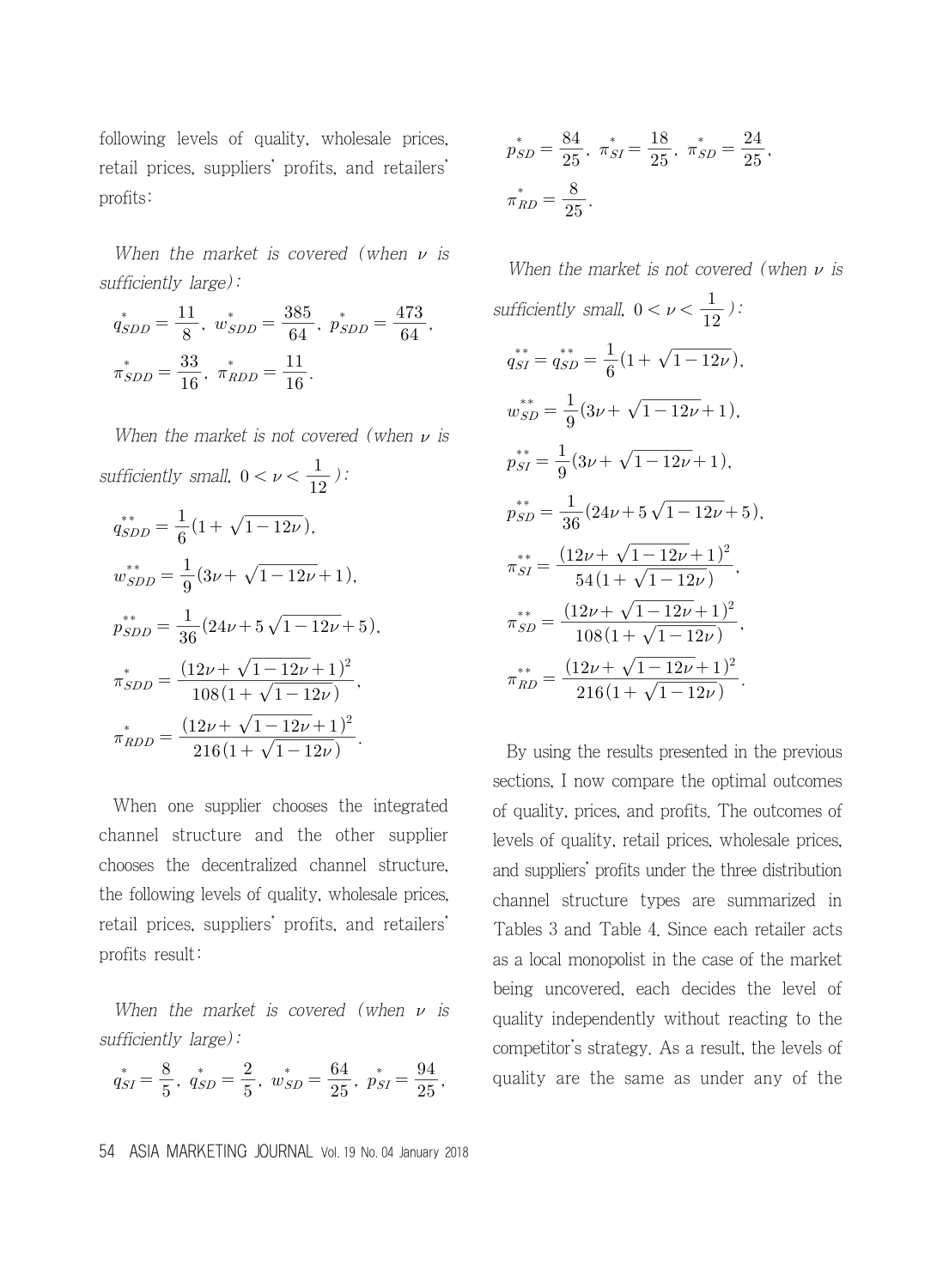distribution channel structures in Table 2.

Proposition 4 summarizes the results of the equilibrium channel structure decision from the perspective of the supplier.

#### Proposition 4

#### (from the perspective of the supplier in a simultaneous-channel-choice model):

ⅰ) When the consumer's reservation value,  $\nu$ , is sufficiently large so that the market is covered, both the retailers choose the decentralized channel in equilibrium.

ⅱ) When the consumer's reservation value,  $\nu$ , is sufficiently small  $(0 < \nu < \frac{1}{12})$  so that the market is not covered, both the retailers choose the integrated channel in equilibrium.

When  $\nu$  is sufficiently large (i.e., the market is covered), the equilibrium outcome is that

|                                                           |  |  | $\langle$ Table 3> Outcomes of Quality, Retail Prices, Wholesale Prices, and Suppliers' Profits |  |  |  |  |  |
|-----------------------------------------------------------|--|--|-------------------------------------------------------------------------------------------------|--|--|--|--|--|
| (when the market is covered, $\nu$ is sufficiently large) |  |  |                                                                                                 |  |  |  |  |  |

| Channel<br>Structure |                     | DD            |                     | ID                               |
|----------------------|---------------------|---------------|---------------------|----------------------------------|
| Quality              | 5<br>$\overline{8}$ | 11<br>8       | 8<br>$\overline{5}$ | $\mathfrak{D}$<br>$\overline{5}$ |
| Wholesale Price      | N/A                 | $385\,$<br>64 | N/A                 | 65<br>$64\,$                     |
| Retail Price         | 65<br>$64\,$        | 473<br>64     | 94<br>25            | $\frac{84}{25}$                  |
| Profit               | 5<br>16             | 33<br>16      | 18<br>25            | $\frac{24}{25}$                  |

| Profit                                                                                                                                                     |               | 16                                   | $\mathfrak{d}\mathfrak{d}$<br>16        | 18<br>24<br>$\overline{25}$<br>25                         |  |
|------------------------------------------------------------------------------------------------------------------------------------------------------------|---------------|--------------------------------------|-----------------------------------------|-----------------------------------------------------------|--|
| $\langle$ Table 4 $\rangle$ Outcomes of Retail Prices, Wholesale Prices, and Suppliers' Profits<br>(when market is not covered, $0 < \nu < \frac{1}{12}$ ) |               |                                      |                                         |                                                           |  |
| Structure                                                                                                                                                  |               | Wholesale Price                      | Retail Price                            | Profit                                                    |  |
| $\mathcal{I}$                                                                                                                                              |               | N/A                                  | $\frac{1}{2}(3\nu+\sqrt{1-12\nu}+1)$    | $\frac{1}{36}(12\nu+5\sqrt{1-12\nu}+5)$                   |  |
| DD                                                                                                                                                         |               | $\frac{1}{2}(3\nu+\sqrt{1-12\nu}+1)$ | $\frac{1}{36}(24\nu+5\sqrt{1-12\nu}+5)$ | $(12\nu + \sqrt{1-12\nu}+1)^2$<br>$108(1+\sqrt{1-12\nu})$ |  |
| ID                                                                                                                                                         |               | N/A                                  | $\frac{1}{9}(3\nu+\sqrt{1-12\nu}+1)$    | $(12\nu + \sqrt{1-12\nu}+1)^2$<br>$54(1+\sqrt{1-12\nu})$  |  |
|                                                                                                                                                            | $\mathcal{D}$ | $\frac{1}{0}(3\nu+\sqrt{1-12\nu}+1)$ | $\frac{1}{36}(24\nu+5\sqrt{1-12\nu}+5)$ | $(12\nu + \sqrt{1-12\nu}+1)^2$<br>$108(1+\sqrt{1-12\nu})$ |  |
|                                                                                                                                                            |               |                                      |                                         |                                                           |  |

Effects of Channel Structure on the Quality Competition of Exclusively Distributed Products 55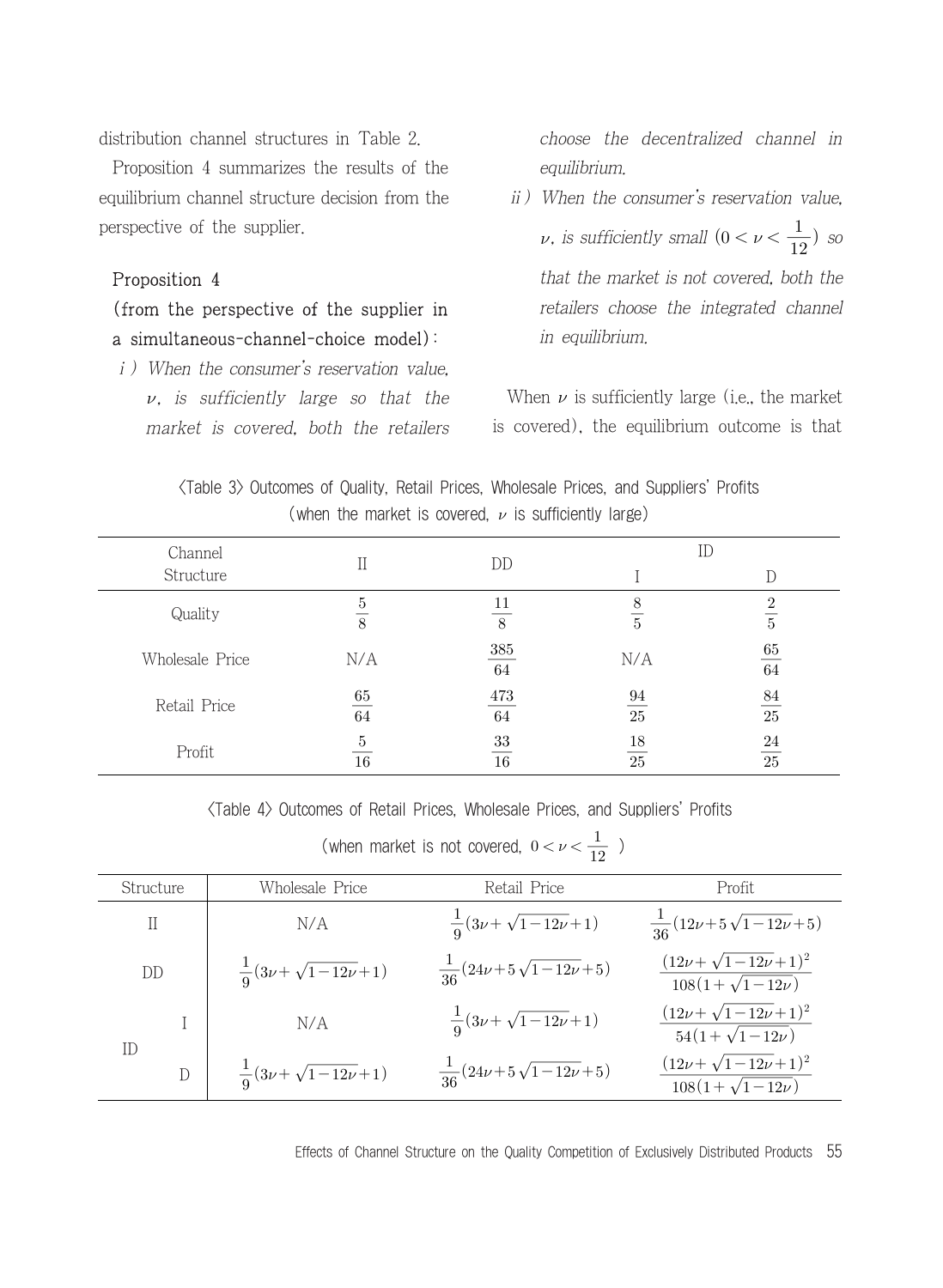both the suppliers choose the decentralized channel. Because the suppliers are Stackelberg leaders and the market is covered, the wholesale prices and retail prices under DD are very high, while the level of quality is relatively low. This makes their costs relatively low and raises profits to the suppliers. When  $\nu$  is sufficiently small (i.e., the market is not covered), both the suppliers are local monopolists and the equilibrium outcome is that both choose the integrated channel. Under II, these suppliers choose the same level of quality. The integrated channel generates high profits to the supplier compared with the decentralized channel because of the double marginalization problem. This result is consistent with the results of McGuire and Staelin's (1983) study. McGuire and Staelin (1983) show that when demand is independent and each firm is a monopolist, the equilibrium outcome is that each supplier will distribute its product through the vertically integrated store. When the products are strongly competitive and each supplier's demand is strongly influenced by its competitor's strategy, a supplier will be more likely to choose the decentralized channel because decentralization can have a "buffer effect" on competition and thus soften it.

### Ⅶ. Conclusion

This study examined retailers' optimal quality

decisions under different distribution channel structures. I developed a game-theoretical model of duopoly and compared three channel structures: II, DD, and ID. I analyzed both simultaneous-channel-choice and sequentialchannel-choice models. Analyzing different setups helps generate a number of insights into the distribution channel decision and quality differentiation.

First, in the presence of competition in retail stores and product quality levels, retailers benefit from an asymmetric channel structure when I assume that they both choose the distribution channel structure simultaneously. Given this asymmetric channel structure, each retailer chooses a different level of quality, and this quality competition benefits them both by softening price competition. Under a Nash equilibrium, one retailer chooses the integrated channel and the other retailer chooses the decentralized channel, or vice versa. However, when both retailers serve as local monopolists, the equilibrium is that both retailers choose the integrated channel structure because of its higher channel efficiency.

Second, in the simultaneous-channel-choice model, asymmetric pairs of integrated and decentralized channel structures are two Nash equilibria. However, a first-mover advantage exists in the sequential-channel-choice model, with the leader-retailer choosing the integrated channel and the follower-retailer choosing the decentralized channel. Since a leader can anticipate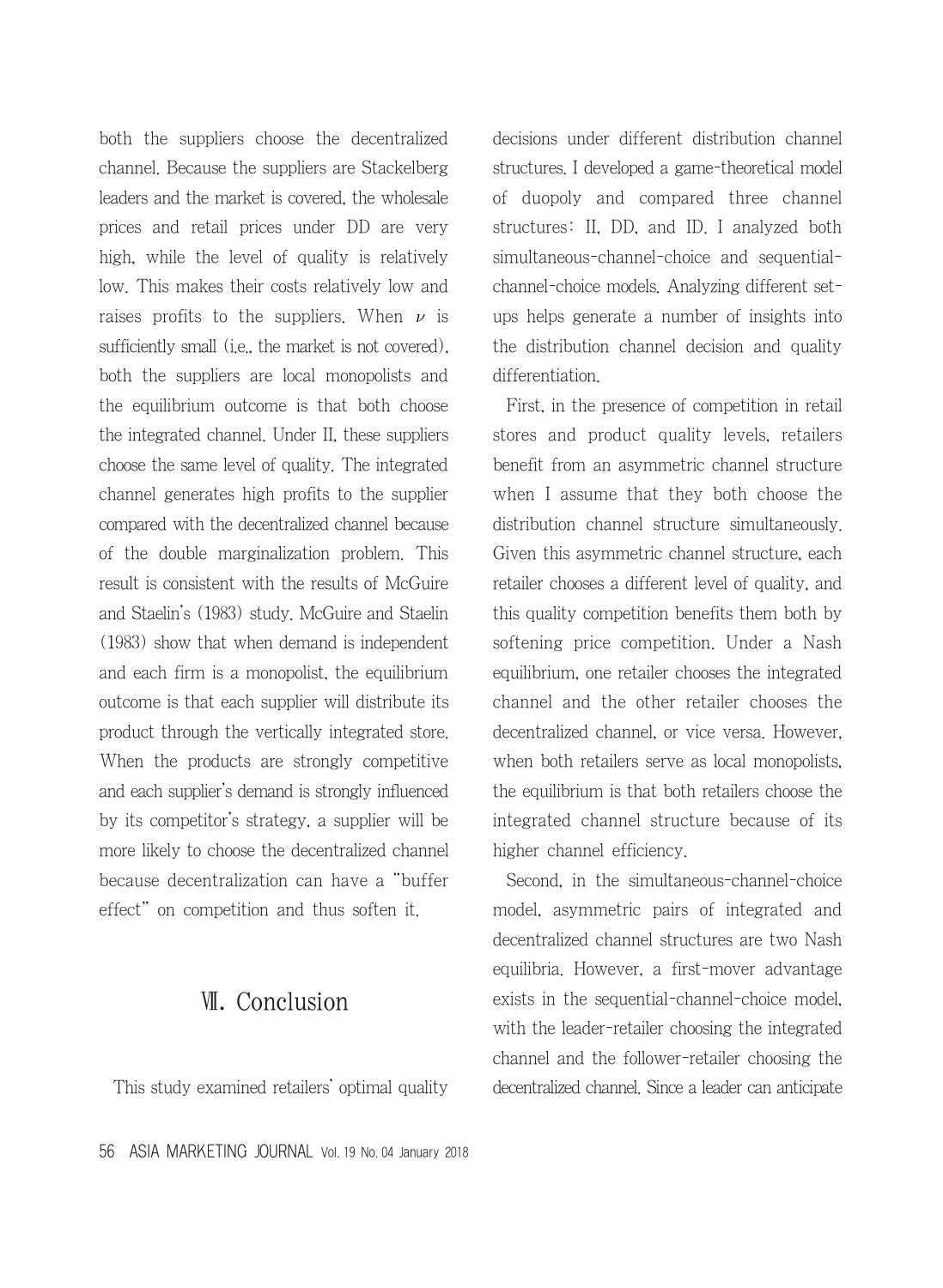the follower's reaction, the leader chooses the integrated channel and enjoys higher profits.

Third, these results are based on the assumption that retailers choose their distribution channel structures and that the quality decision depends on the channel selected. However, these results changed when viewed from the perspective of suppliers choosing their distribution channel structures. From this perspective, when competition on product quality and retail levels exists, the equilibrium outcome is that both suppliers choose the decentralized channel. Decentralization gives both suppliers the buffer to manage strong competition. When each channel acts as a local monopoly, the equilibrium outcome is that both suppliers choose the integrated channel, which raises channel efficiency and generates higher profits to each supplier.

Overall, the findings of this study contribute to the marketing literature in several ways. First, this study investigated the relationship between product differentiation and channel structure. Second, it presented a new advantage to decentralization when the quality decision is endogenous. Decentralization can help a retailer mitigate fierce price competition if two retailers have asymmetric distribution channel structures and differentiated levels of quality. While previous research in the area of quality decisions is mainly carried out from the perspective of manufacturers (Moorthy 1984; Villas-Boas 1998; Banker et al. 1998; Desai 2001; Netessine and Taylor 2007; Shi et al. 2013), we compare two

cases in which retailers determine their quality and the producer determines its quality.

While this study adds to the growing literature of quality competition, one major limitation in this study is obviously the lack of generality. The symmetric channel structure in both II (when the two retailers are integrated) and DD (when the two retailers are decentralized) have the symmetric demand functions and the same cross effects of one retailer's quality change on the other competing retailer's demand, consequently. However, the asymmetric channel structure in ID (competition between the integrated and decentralized channels) have the asymmetric demand functions and different cross effects of one retailer's quality change on the other competing retailer's demand because their levels of qualities and prices are different as a result of competition. Further research may relax the assumptions for product quality and demand that are the limitations in this study. Moreover, big box stores like Hi-Mart, Lotte Mart and E-Mart in Korea play a dominant role in the retailing industry these days. The dominant retailers are frequently the largest distributors for manufacturers (Raju and Zhang 2005). In such a case, the dominant retailer may become a Stackelberg price leader. The optimal channel structure strategy with consideration of dominant retailers is necessary. Introducing the dominant retailers into this model would make it more realistic and new managerial insights would be obtained for channel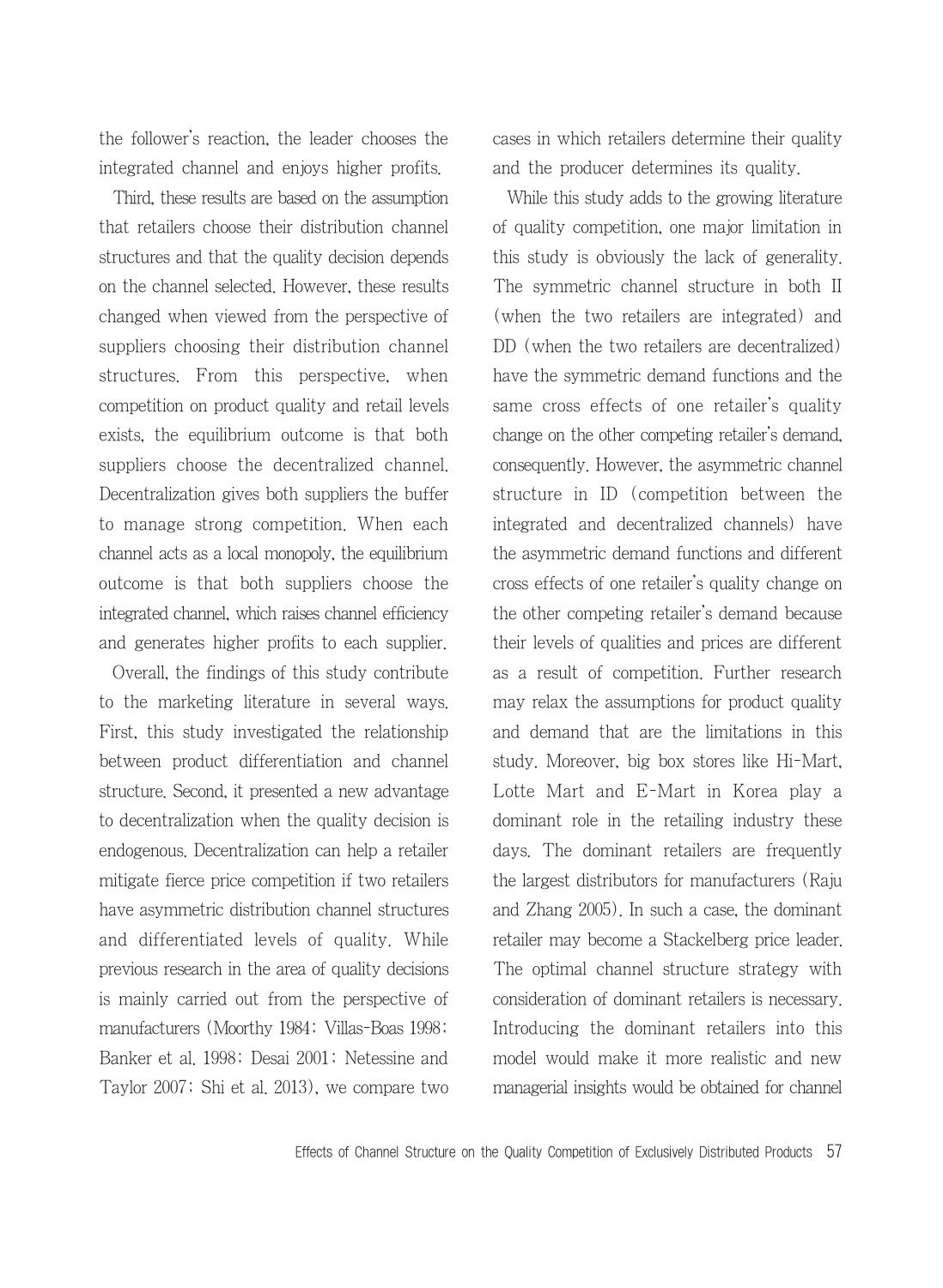and marketing managers who are charge in selecting store brand vendors.

> $\langle$ Received September 14. 2017 $\rangle$  $\langle$  Accepted January 28, 2018 $\rangle$

### References

- Aaker, D. A., & Biel, A. L. (1993). Brand equity and advertising: Advertising's role in building store brands. Lawrence Erlbaum Associates, Hills-dale, NJ.
- Ailawadi, K. L., Pauwels, K., & Steenkamp, J. E. M. (2008). Private label use and store loyalty. Journal of Marketing, 72, 19-30.
- Banker, R. D., Khosla, I., & Sinha, K. K. (1998). Quality and competition. Management Science, 44(9), 1179-1192.
- Binninger, A-S. (2008). Exploring the relationships between retail brands and consumer store loyalty. International Journal of Retail and Distribution Management, 36(2), 94-110.
- Bonfrer, A., & Chintagunta, P. K. (2004). Store brands: Who buys them and what happens to retail prices when they are introduced? Review of Industrial Organization, 24, 195- 218.
- Burritt, C. (2012). Best Buy CEO Hubert Joly considers buying electronics brands. Businessweek.com, November 14.
- Collins-Dodd, C., & Lindley, T. (2003). Store brands and retail differentiation: The

influence of store image and store brand attitude on store own brand perceptions. Journal of Retailing and Consumer Services, 10, 345-352.

- Corstjens, M., & Lal, R. (2000). Building store loyalty through store brands. Journal of Marketing Research, 37(August), 281-291.
- Coughlan, A. T. (1985). Competition and cooperation in marketing channel choice: Theory and application. Marketing Science, 4(2), 110-129.
- Coughlan, A. T., & Wernerfelt, B. (1988). Credible delegation by oligopolists: A discussion of distribution channel management. Management Science, 35(2), 226-239.
- Desai, P. (2001). Quality segmentation in spatial markets: When does cannibalization affect product line design? Marketing Science, 20(3), 265-283.
- Gielens, K., Gijsbrechts, E., & Dekimpe, M.G. (2014). Gains and losses of exclusivity in grocery retailing. International Journal of Research in Marketing, 31, 239-252.
- Gonzalez-Benito, O., & Martos-Partal, M. (2012). Role of retailer positioning and product category on the relationship between store brand consumption and store loyalty. Journal of Retailing, 88(2), 236-249.
- Liu, Y., & Tyagi, R. K. (2009). The Benefits of upward channel decentralization. Management Science, 57(4), 741-751.
- McGuire, T. W., & Staelin, R. (1983). An industry equilibrium analysis of downstream